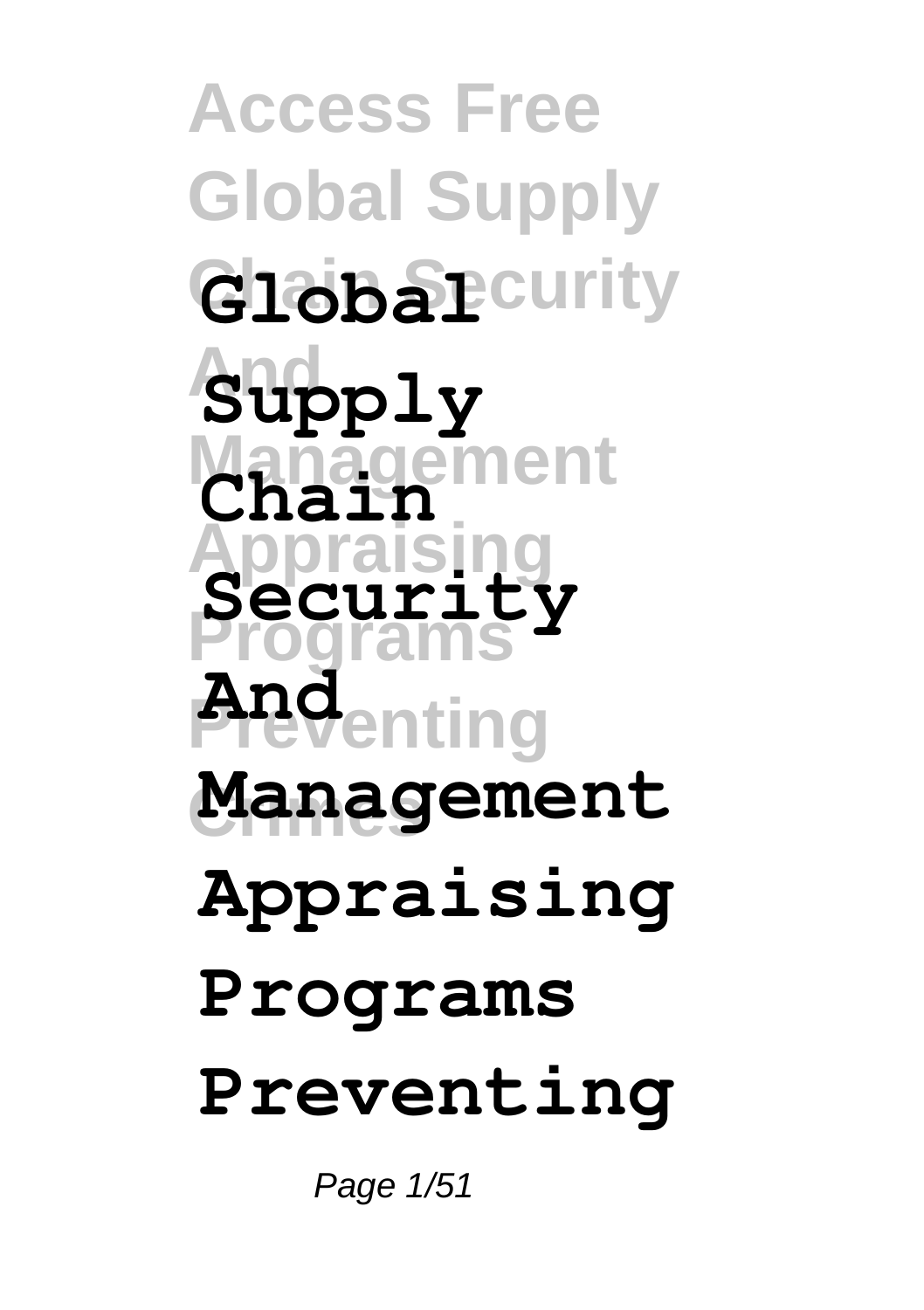## **Access Free Global Supply Chain Security Crimes**

**And** Eventually, you will no question **Appraising** experience and deed by spending when? pull off you consent that discover a extra more cash. yet you require to acquire those every needs taking into Page 2/51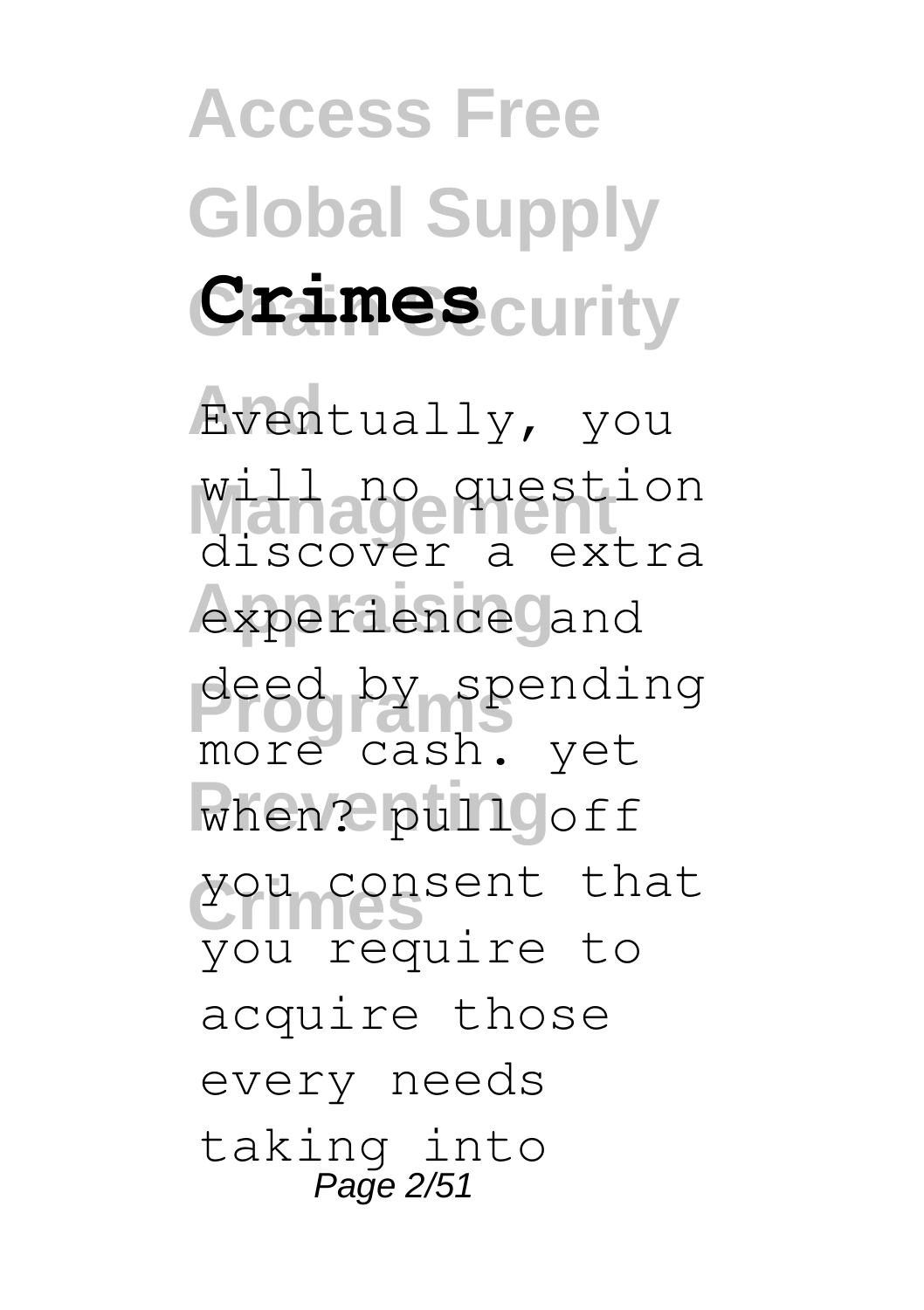**Access Free Global Supply** account havingy significantly **Management** you try to get something basic **Programs** beginning? That's something that will lead cash? Why don't in the you to understand even more more or less the globe, experience, some Page 3/51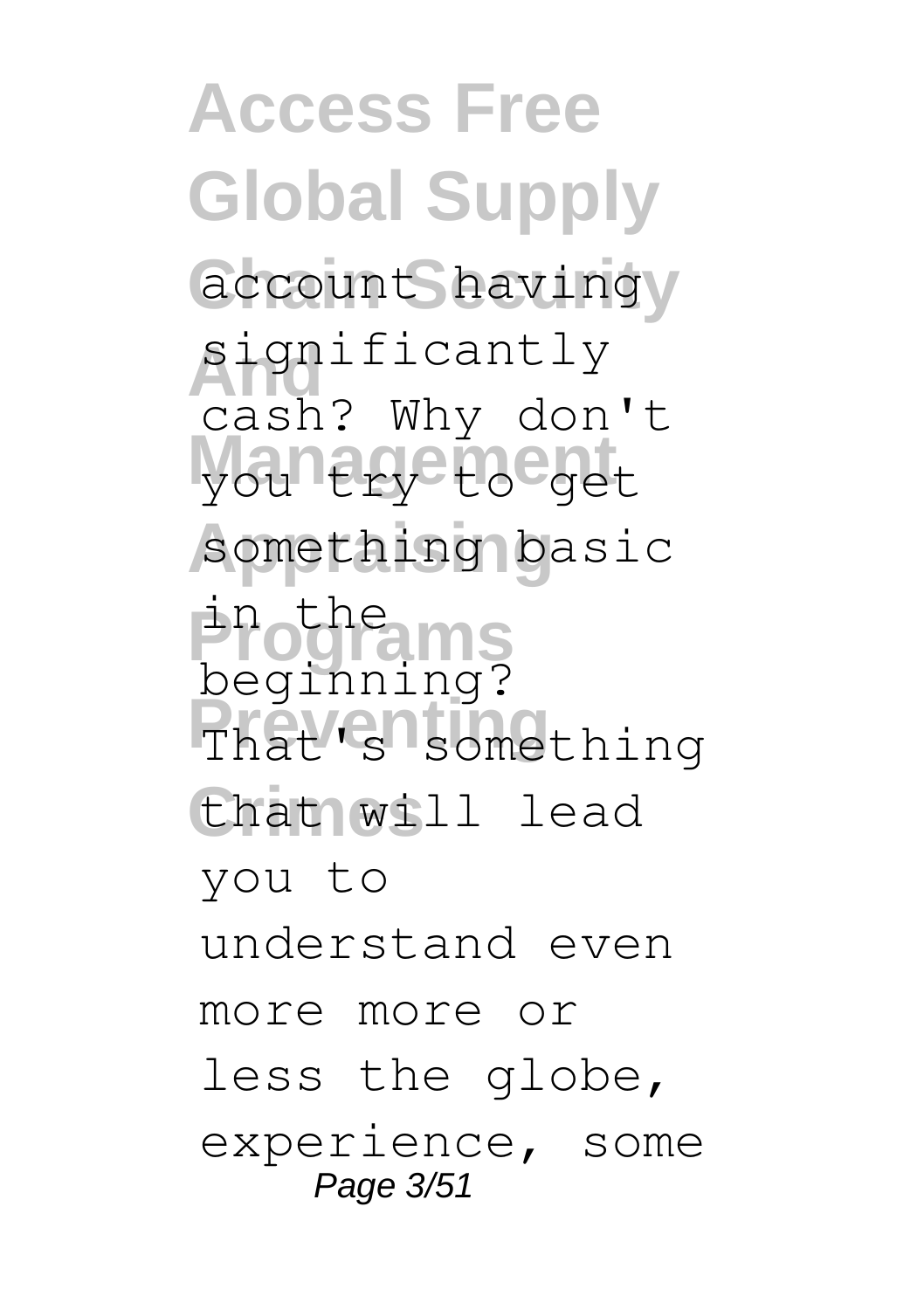**Access Free Global Supply** places, Spastrity history, **Management Appraising** Programs **Preventing** period to acquit **Crimes** yourself amusement, and a completely own reviewing habit. in the midst of guides you could enjoy now is **global supply** Page 4/51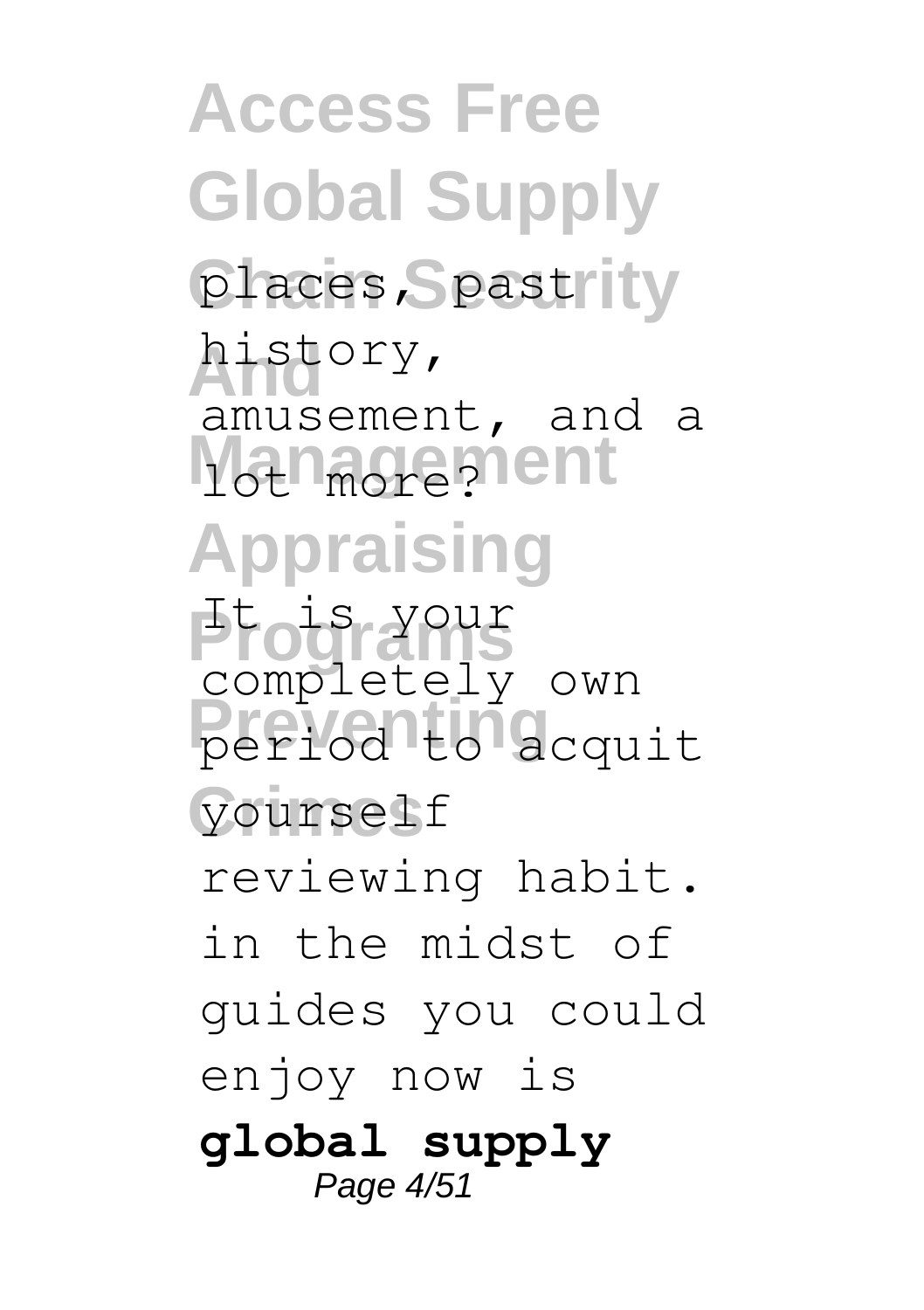**Access Free Global Supply Chain Security chain security And and management Management programs Appraising preventing Programs crimes** below. **Supply Chain** Security in the **appraising** Software Era Supply Chain Security and Software *Post-2001 supply* Page 5/51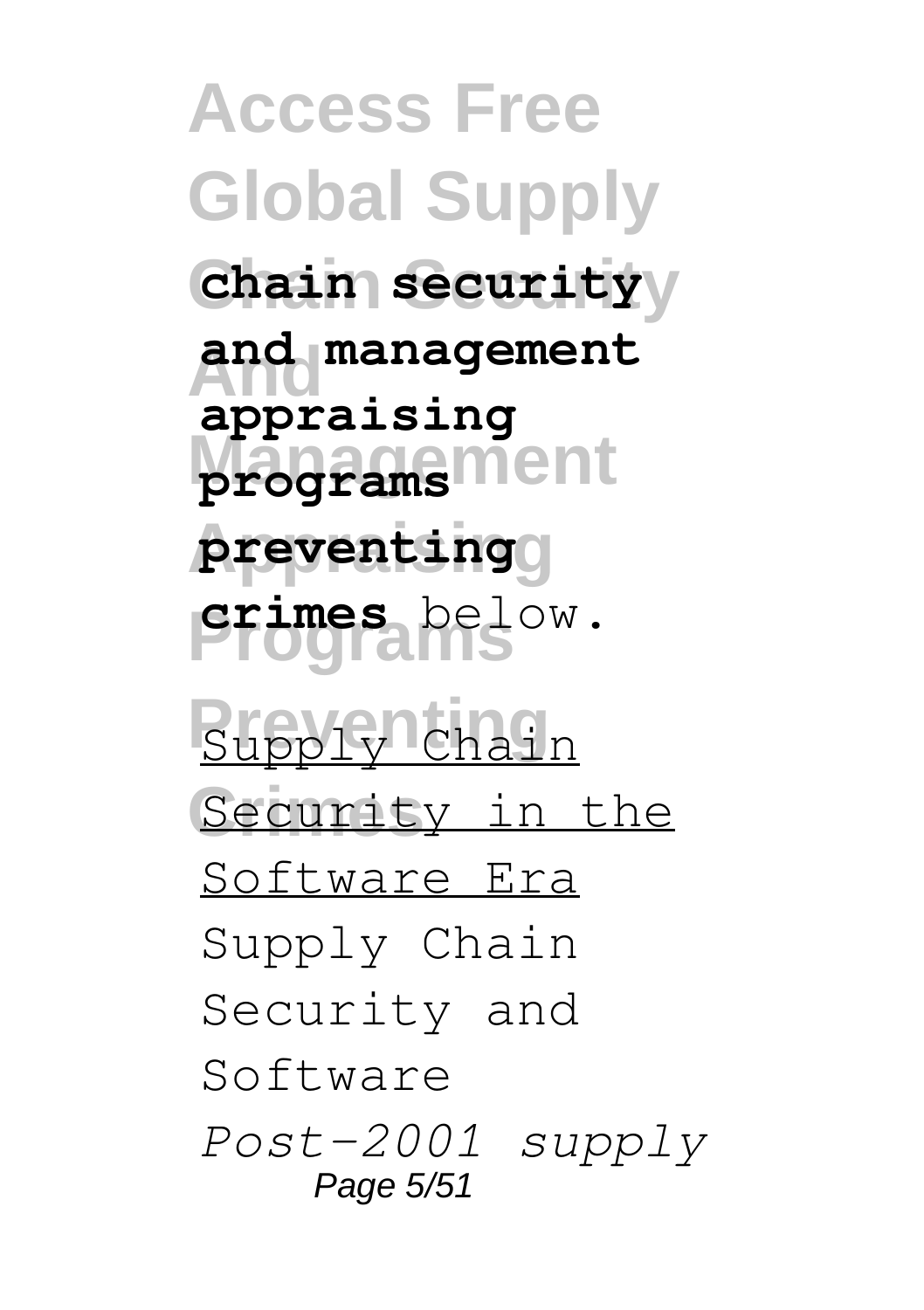**Access Free Global Supply Chain Security** *chain security* **And** *regulations and* **Management** *1* **An overview of Appraising supply chain Programs security Preventing** *Chain Risk* **Crimes** *Understanding programs – Part Download Supply Emerging Threats to Global Supply Chains Book The Future of Supply Chain Security |* Page 6/51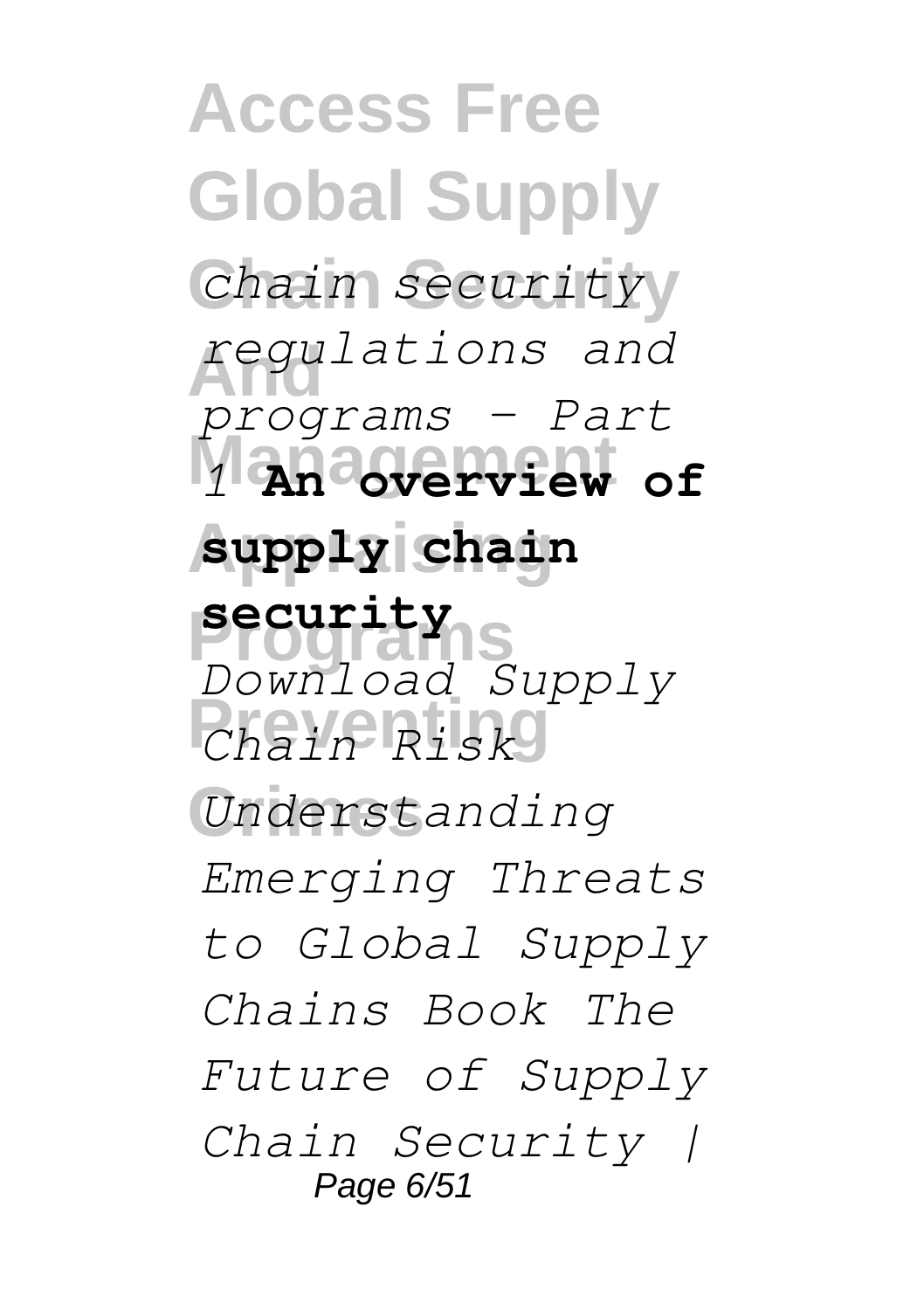**Access Free Global Supply Chain Security** *RSAC 2020* Supply Chain Food Supply<sup>nt</sup> *<u>Chainais</u>* **Programs** Breaking': Food **Prevelobal** Pandemic | Security<del>'The</del> Security \u0026 Lowell Randel **Managing Cyber-Risk and Security in the Global Supply** Page 7/51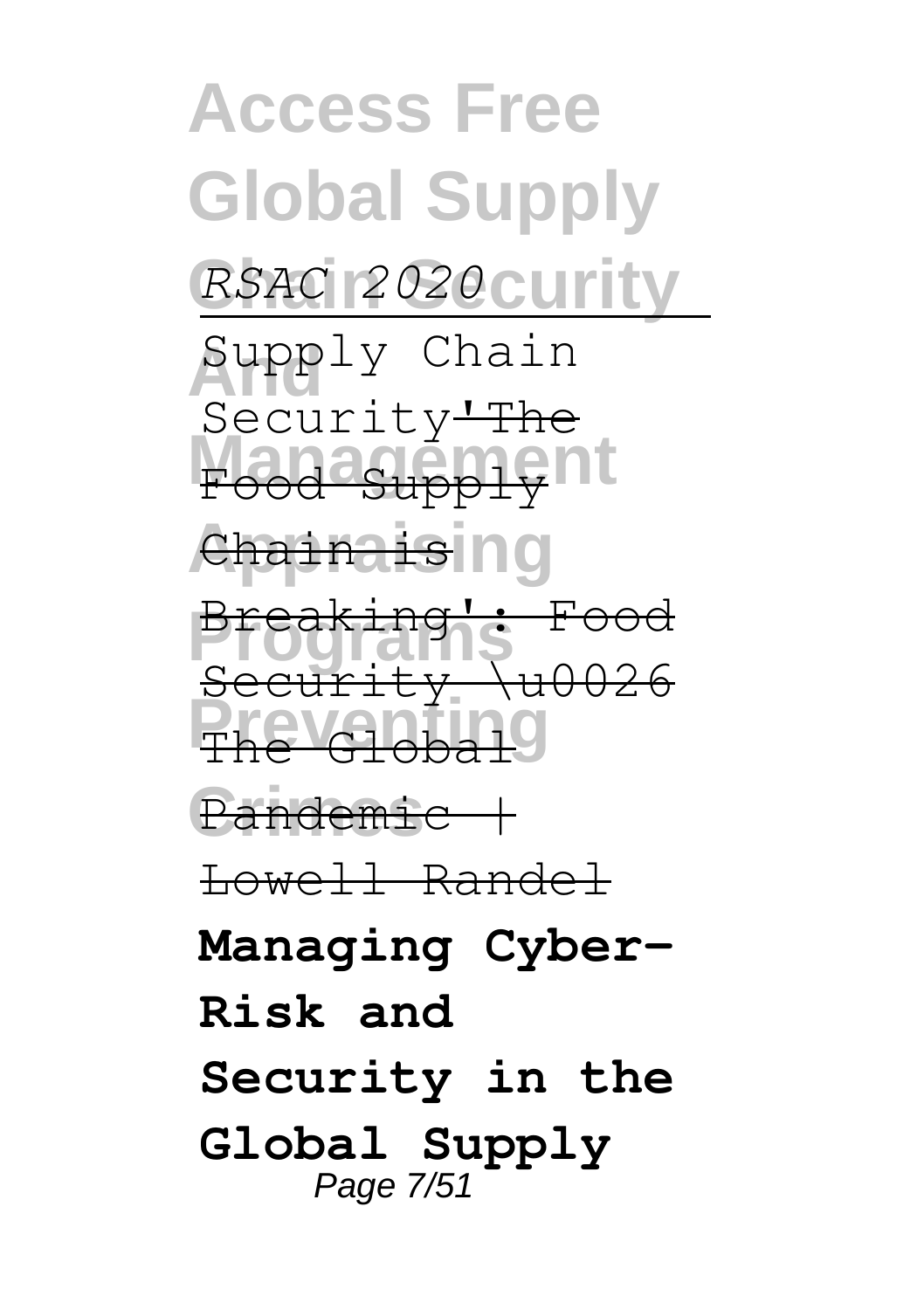**Access Free Global Supply Chain Security Chain** *Blockchain* **And** *and Supply Chain* Chain Security **Appraising** Risk Management **Programs The Impact of Preventing Global Supply Crimes Chains with ISM** *Security* Supply **COVID-19 on CEO | Tom Derry** The truth behind the Vietnam War <del>| George</del> Friedman Page 8/51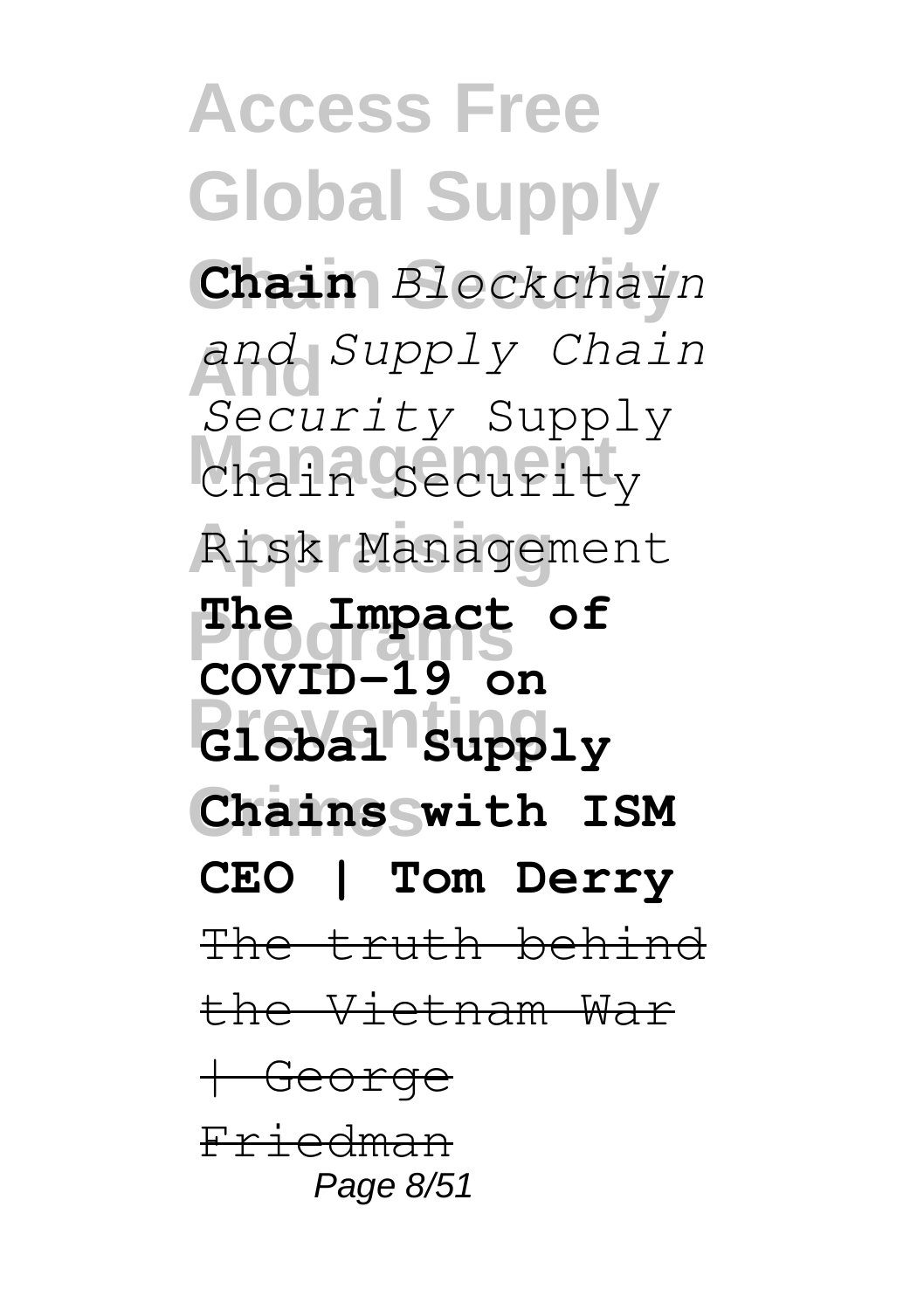**Access Free Global Supply** Enterview curity **And** Software supply explained *Supply* **Appraising** *Chain Security* **Programs** *\u0026 ISO 28000* **Preventing** *International* **Crimes** *Council Walmart* ain attacks *Standards - ASIS Supply Chain IBM and Maersk demo: Cross-border supply chain solution on* Page  $9/51$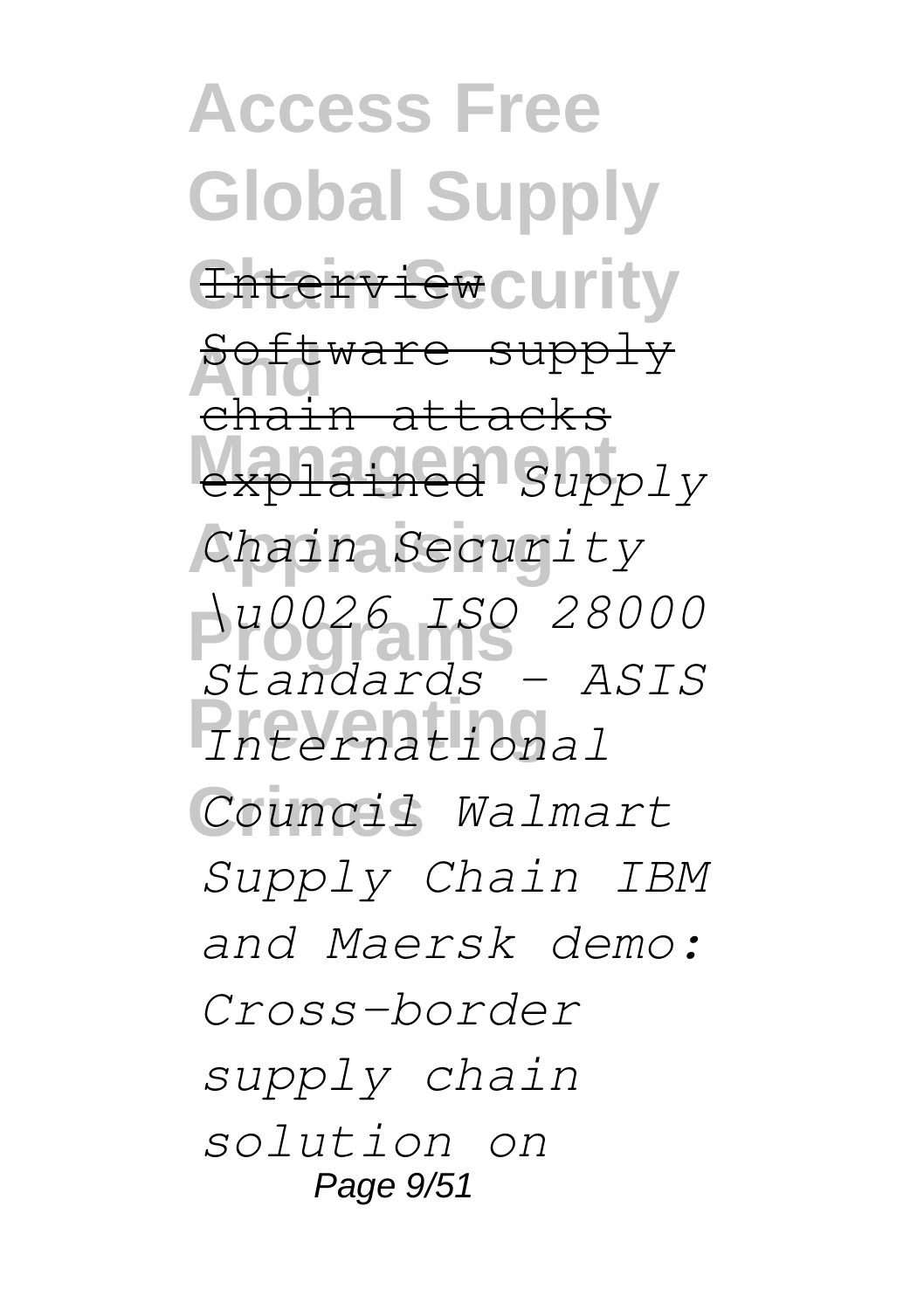**Access Free Global Supply**  $blockchain$ *urity* Coronavirus, and Global<sup>ent</sup> **Appraising** Supply Chains **Programs** What is Supply **Preventing** Management? A **Behindsthe** Globalization Chain Scenes Look at Starbucks Global Supply Chain The Coronavirus and the impact on Page 10/51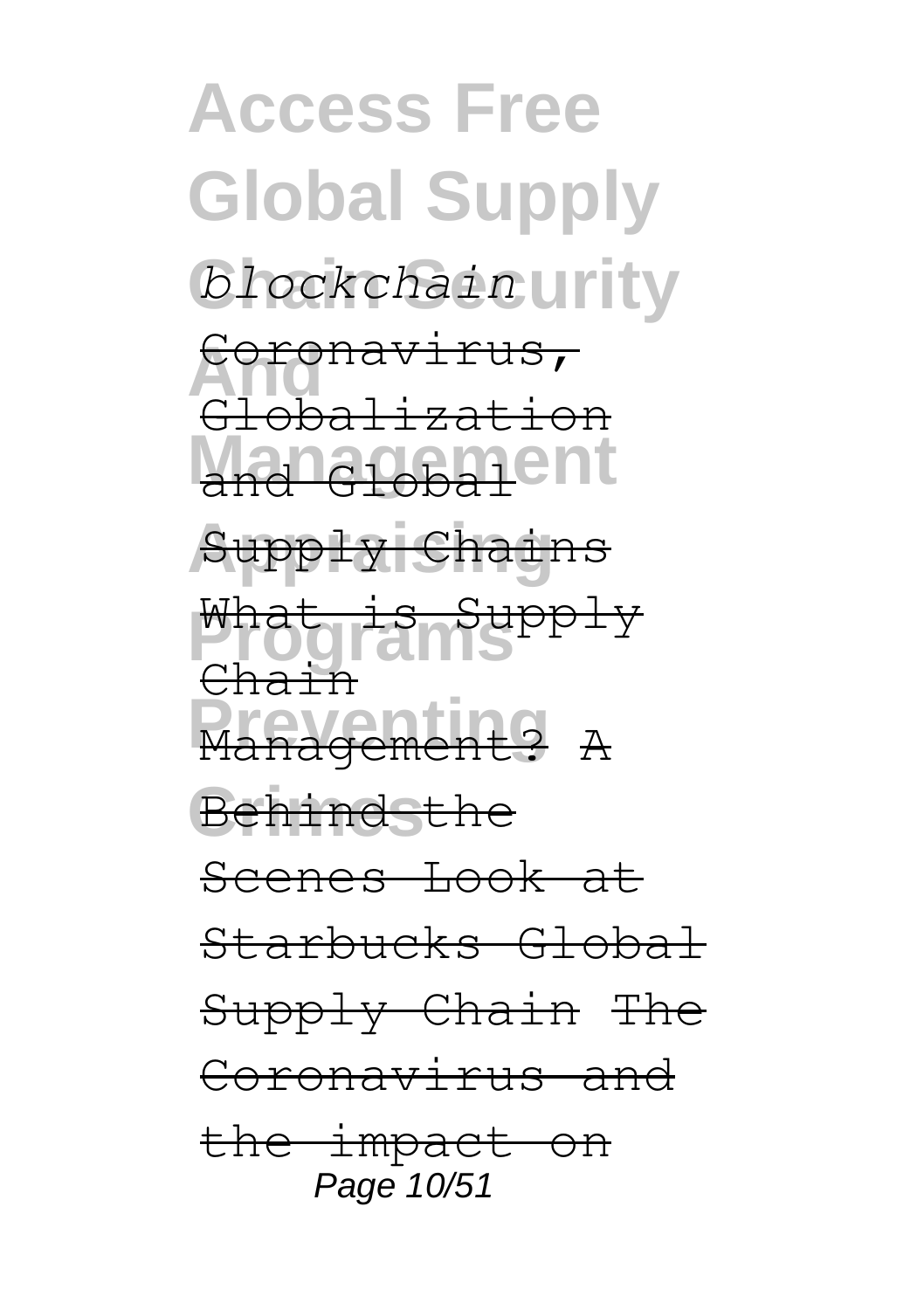**Access Free Global Supply Chain Security** the Supply Chain **Digital Supply Management** Management g **Programs** Participants and **Preventing** AIMS Lecture Why **Crimes** you need to Chains <del>Global</del> Operations | think about supply chain security **Thinking About National** Page 11/51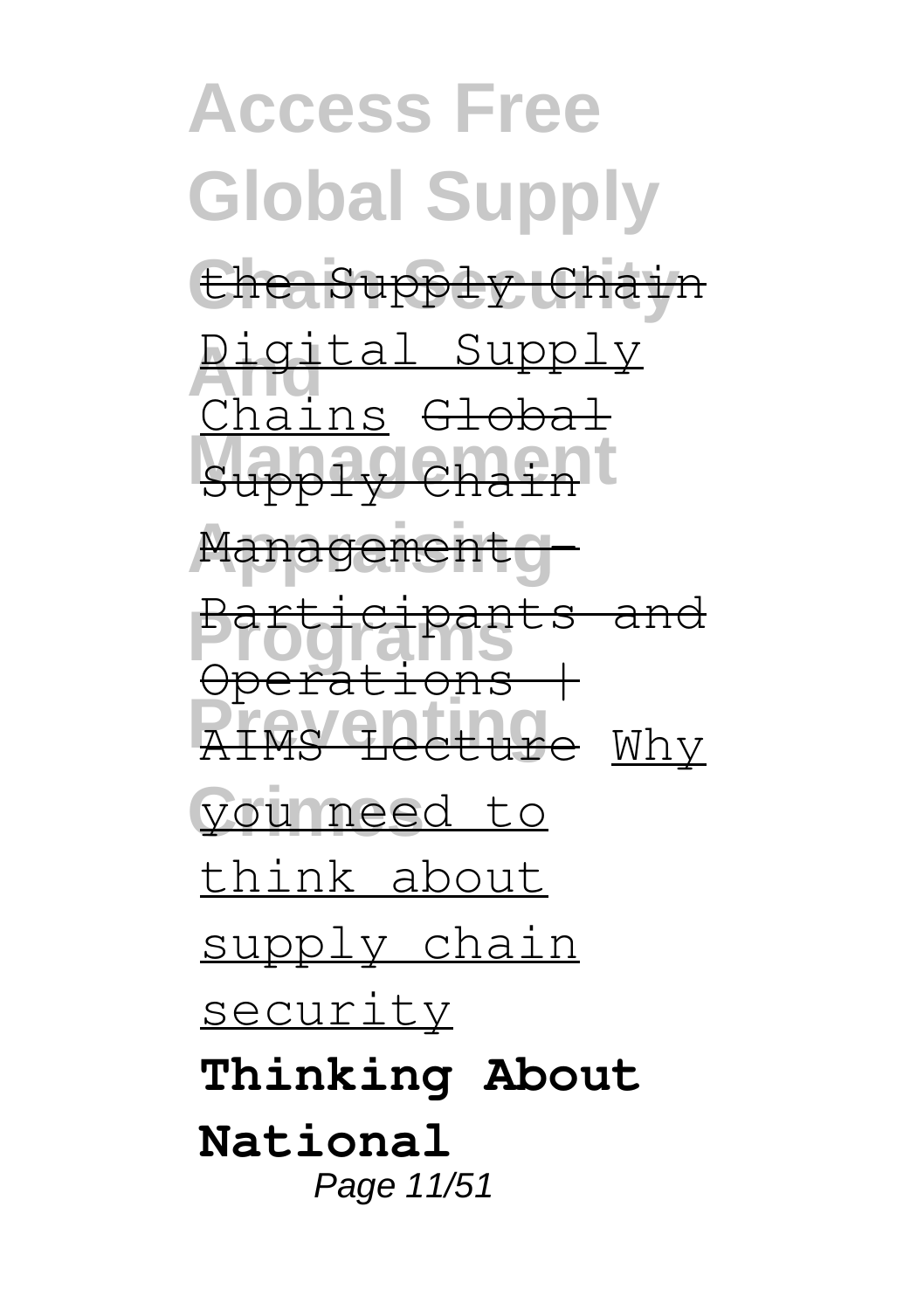**Access Free Global Supply Chain Security Security and the And Global Supply** Supply Chain<sup>t</sup> **Appraising Impacts on Programs Business: Preventing Managing a Crimes Global Supply Chain** Global Lockdown **Chain from Home Supply chain security defined Monitoring** Page 12/51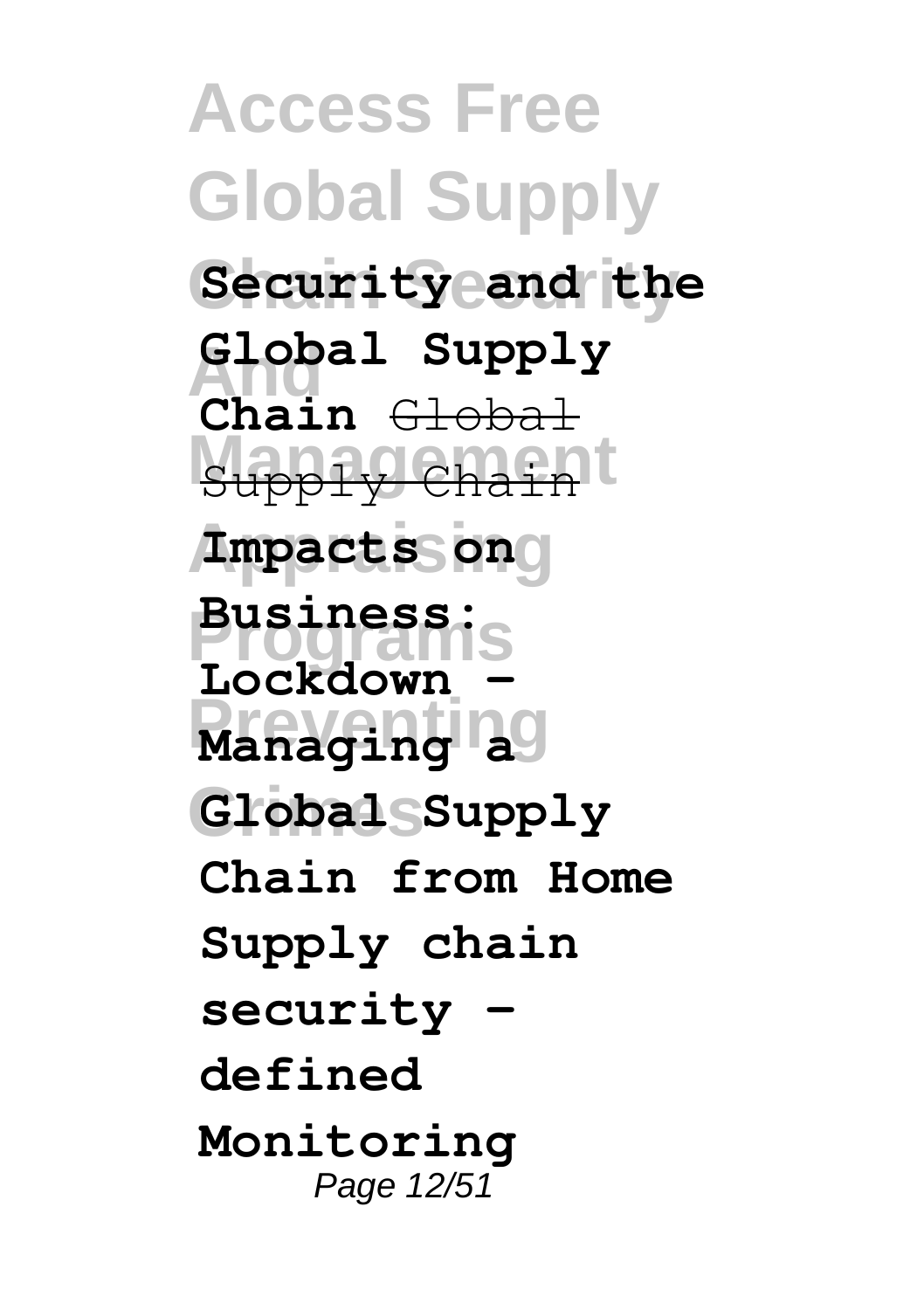**Access Free Global Supply Chain Security global supply And chains** Made in **Management** Dominates Global **Appraising** Supply Chains **Programs** *Global Supply* **Prediction** Securing the China: Why China *Chain Security* global supply chain, while ensuring its smooth functioning, is Page 13/51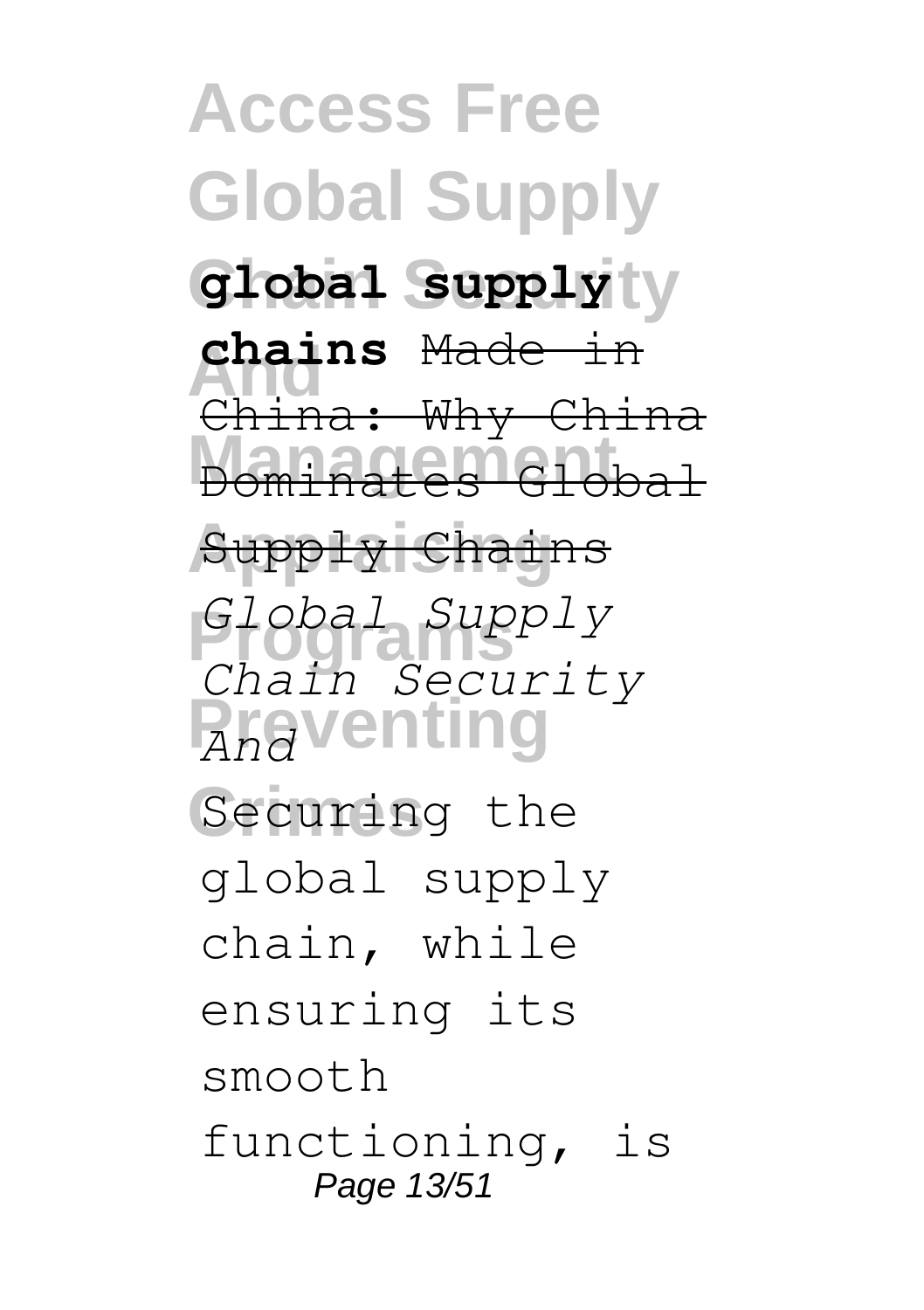**Access Free Global Supply** essential to our **And** national **Management Appraising** prosperity. This **Programs** vital system **Previews** that feed **Crimes** our domestic security and provides the critical infrastructures and support our way of life. Other nations Page 14/51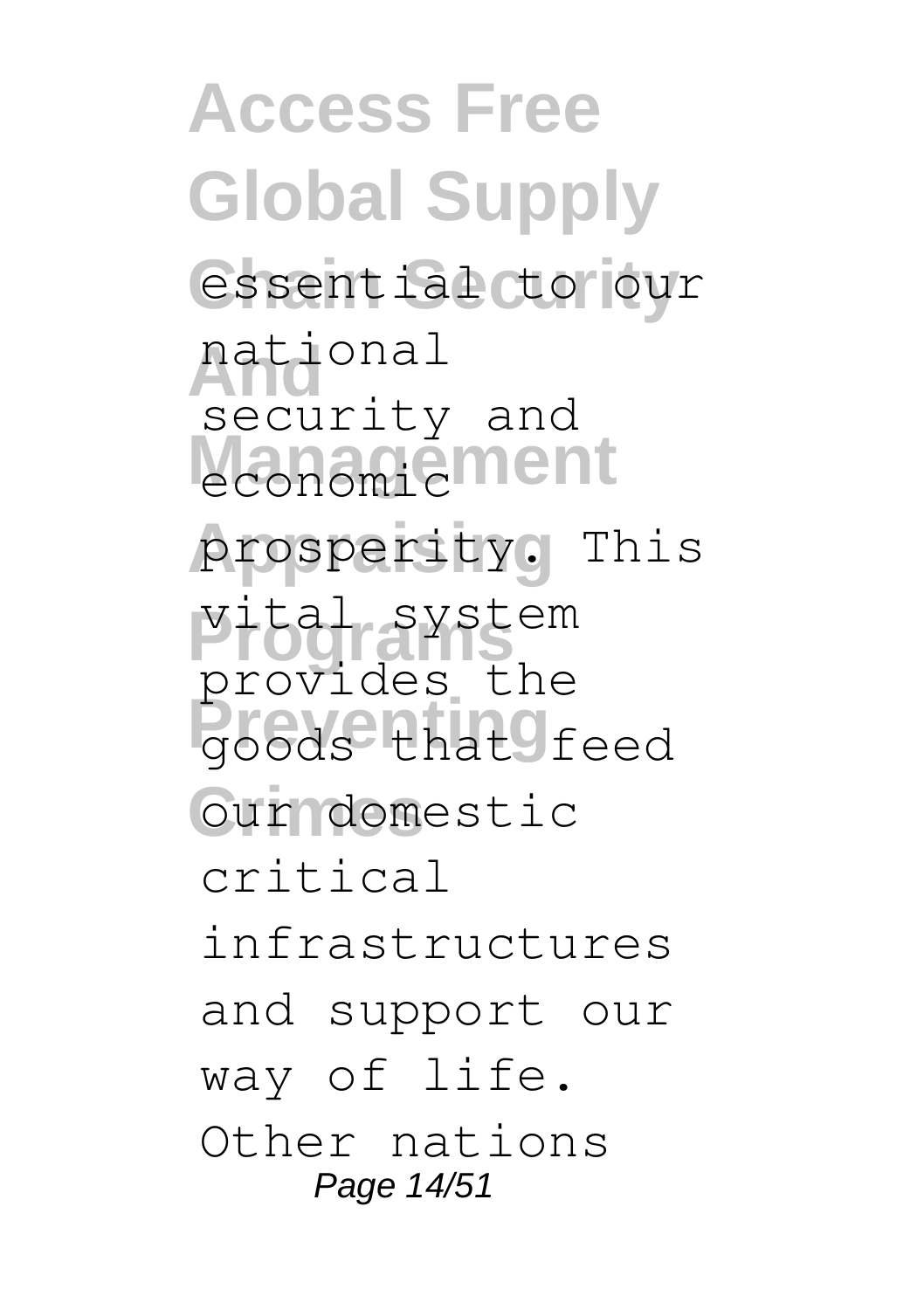**Access Free Global Supply** worldwide alsoy **And** rely upon the transported by the globalg supply chain **Preventing** a truly global goods system – in that asset that all stakeholders  $m$ ust collaboratively work to Page 15/51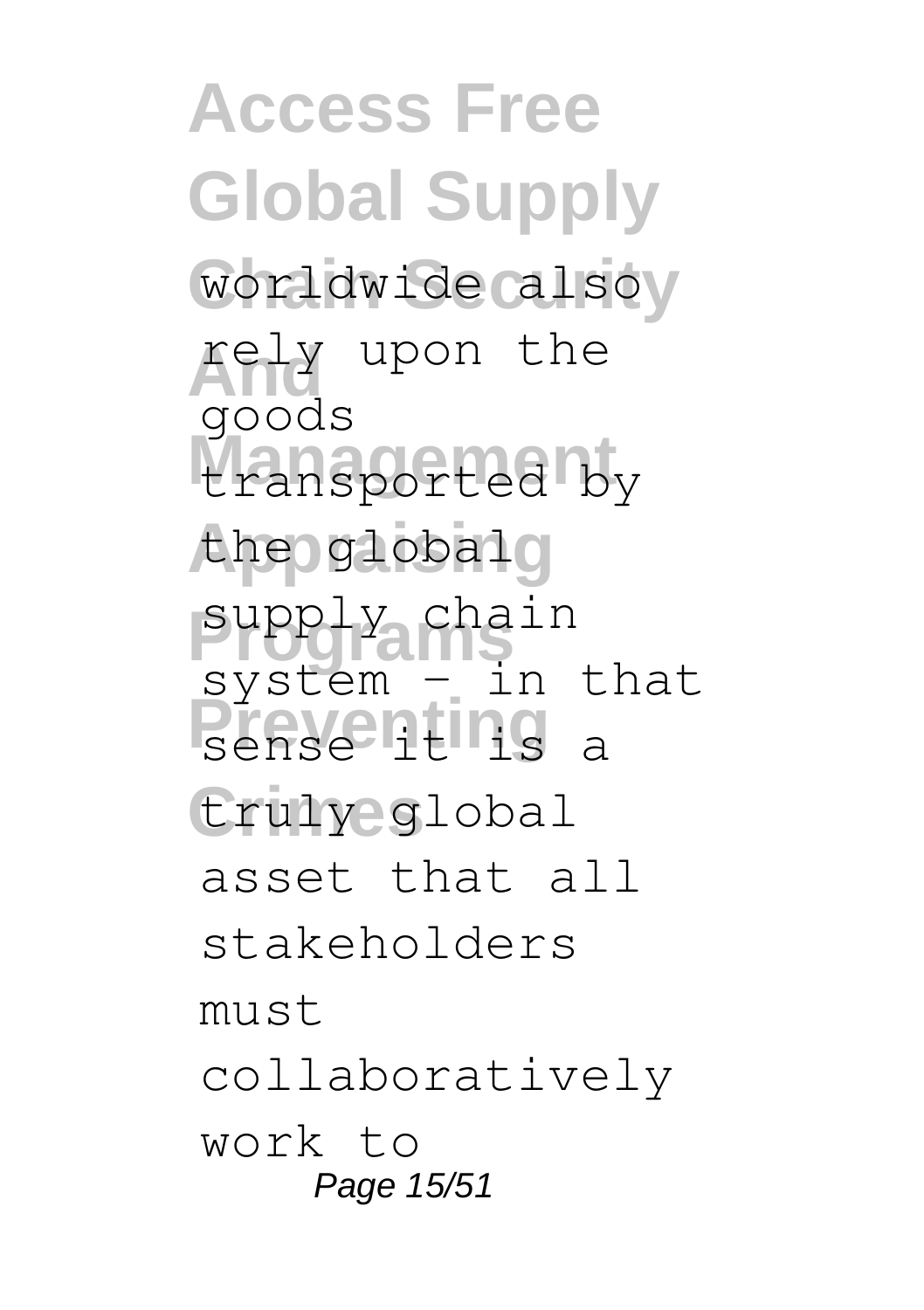**Access Free Global Supply** strengthen.urity

**And Management** *Strategy for* **Appraising** *Global Supply* **Programs** *Chain Security* **Prevention**<br>
<u>Prevention</u><br>
15 2020 esThe *National ...* December 15, Office for Civil Rights urges all healthcare organizations to review a Page 16/51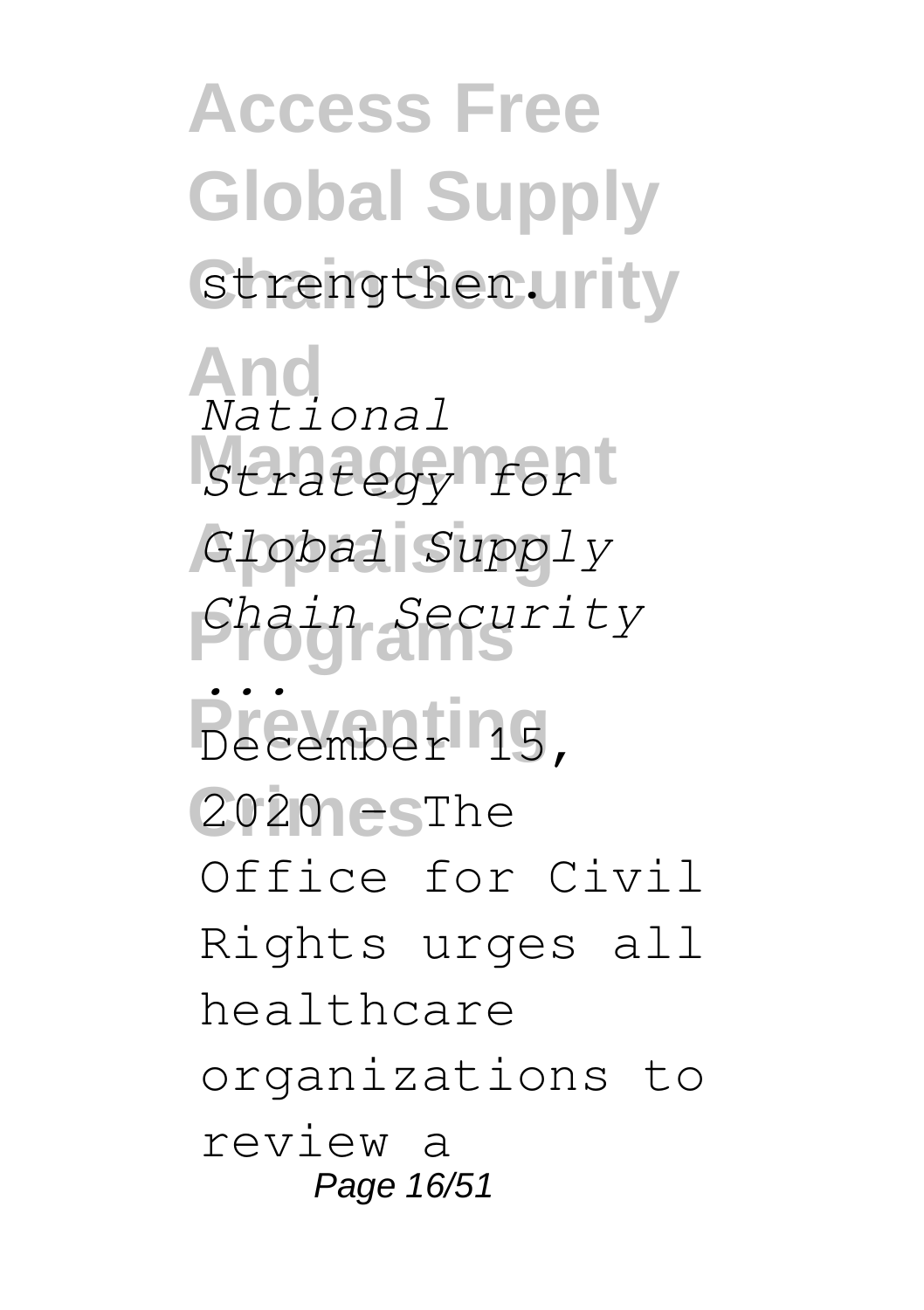**Access Free Global Supply** Department of y **And** Homeland warning of and **Appraising** ongoing global supply-chain **Nation ... Crimes** Security alert, cyberattacks. *OCR Warns of Global Supply-Chain Cyberattacks Via ...*

Page 17/51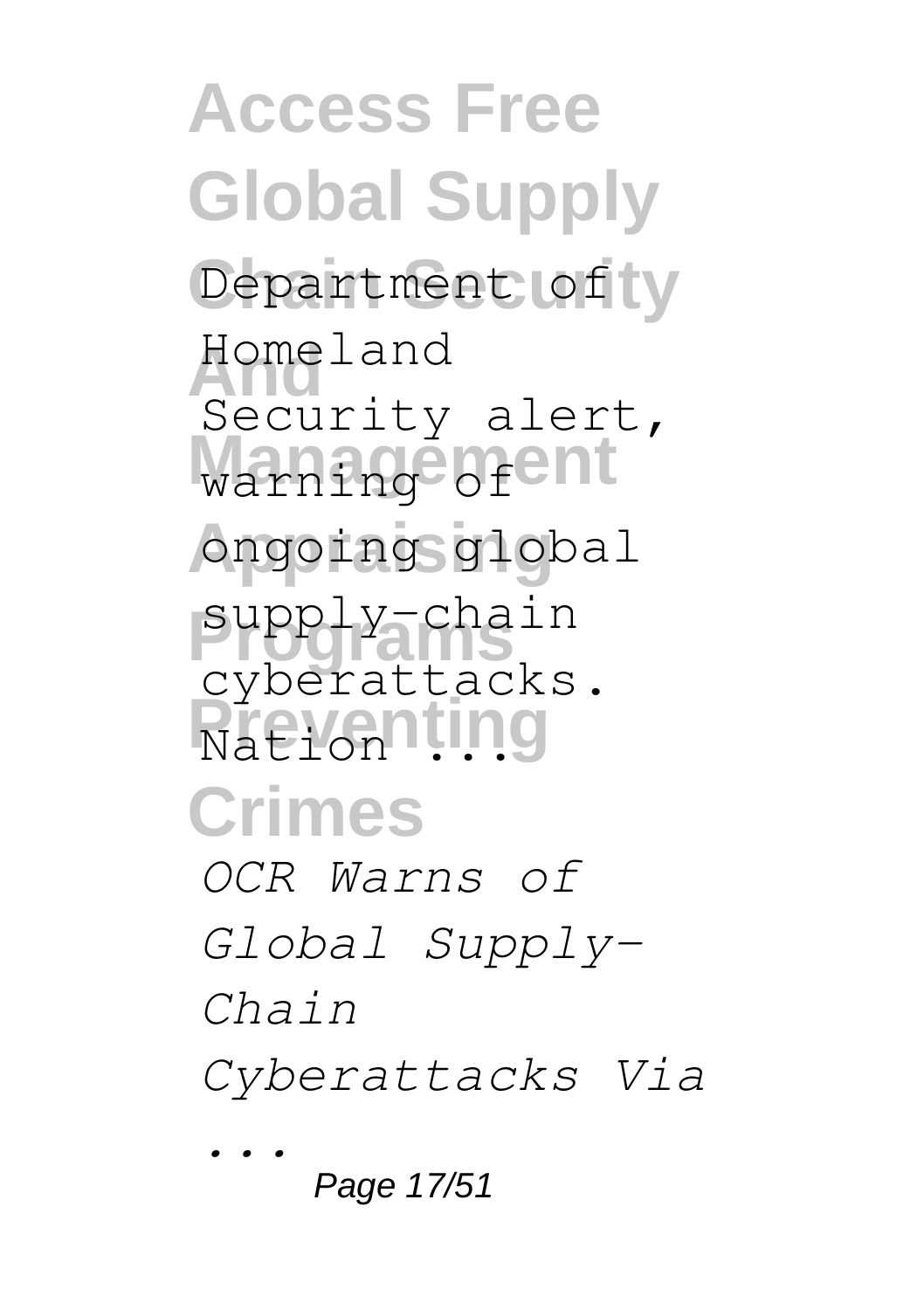**Access Free Global Supply** Global Supplyty Chain Security and namagement **Appraising** Programs, Preventing<br>
<sup>*C*</sup> **Preventing** the relationship **Crimes** between securing and Management: Crimes examines a supply chain and promoting more efficient worldwide trade. Historically, Page 18/51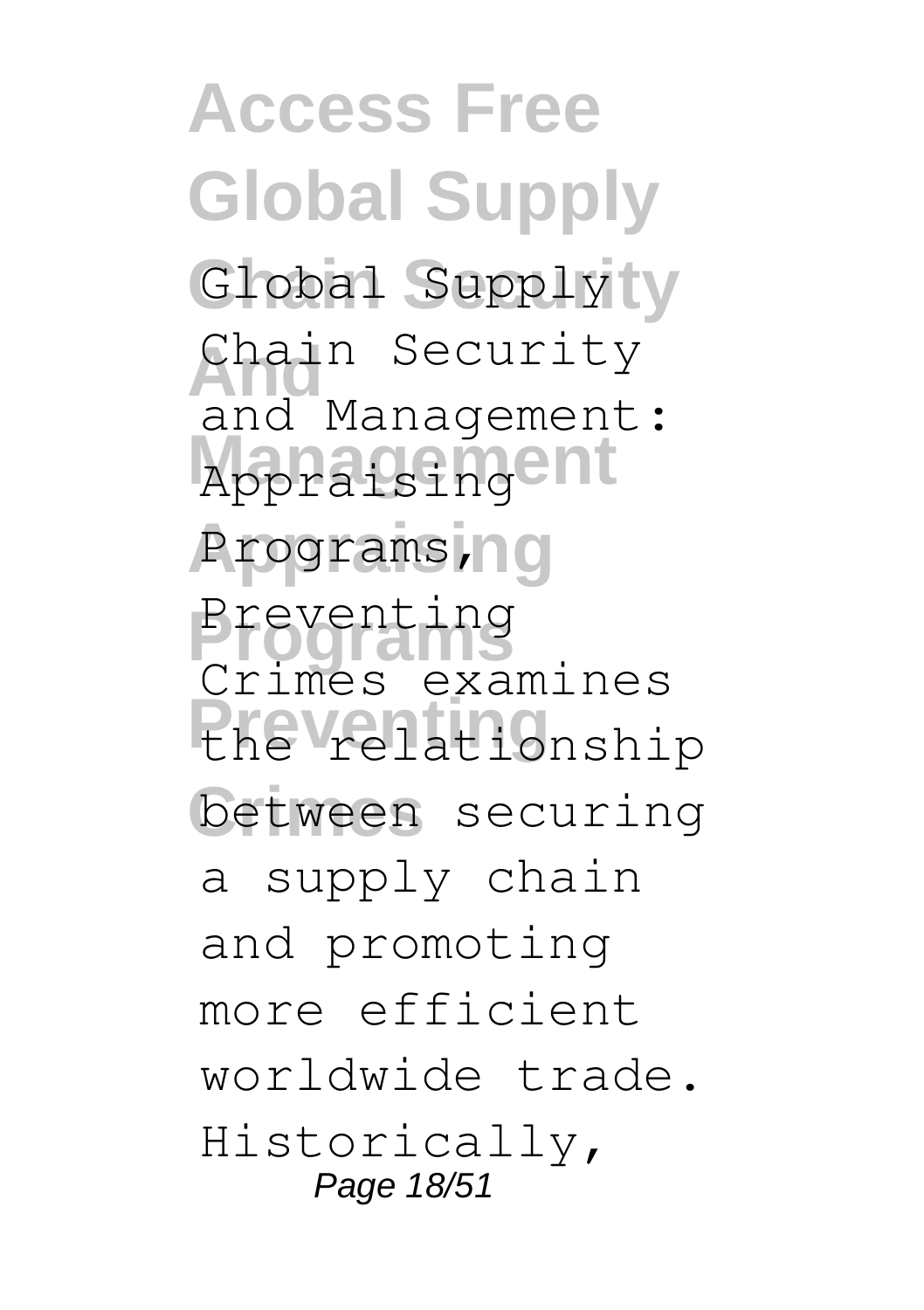**Access Free Global Supply** the primary goal **Andupply chain Management** guarding against the fta and ng **Programs** damage. security was

**Preventing** *Global Supply* **Crimes** *Chain Security and Management | ScienceDirect* Global Supply Chain Security Market Overview. Page 19/51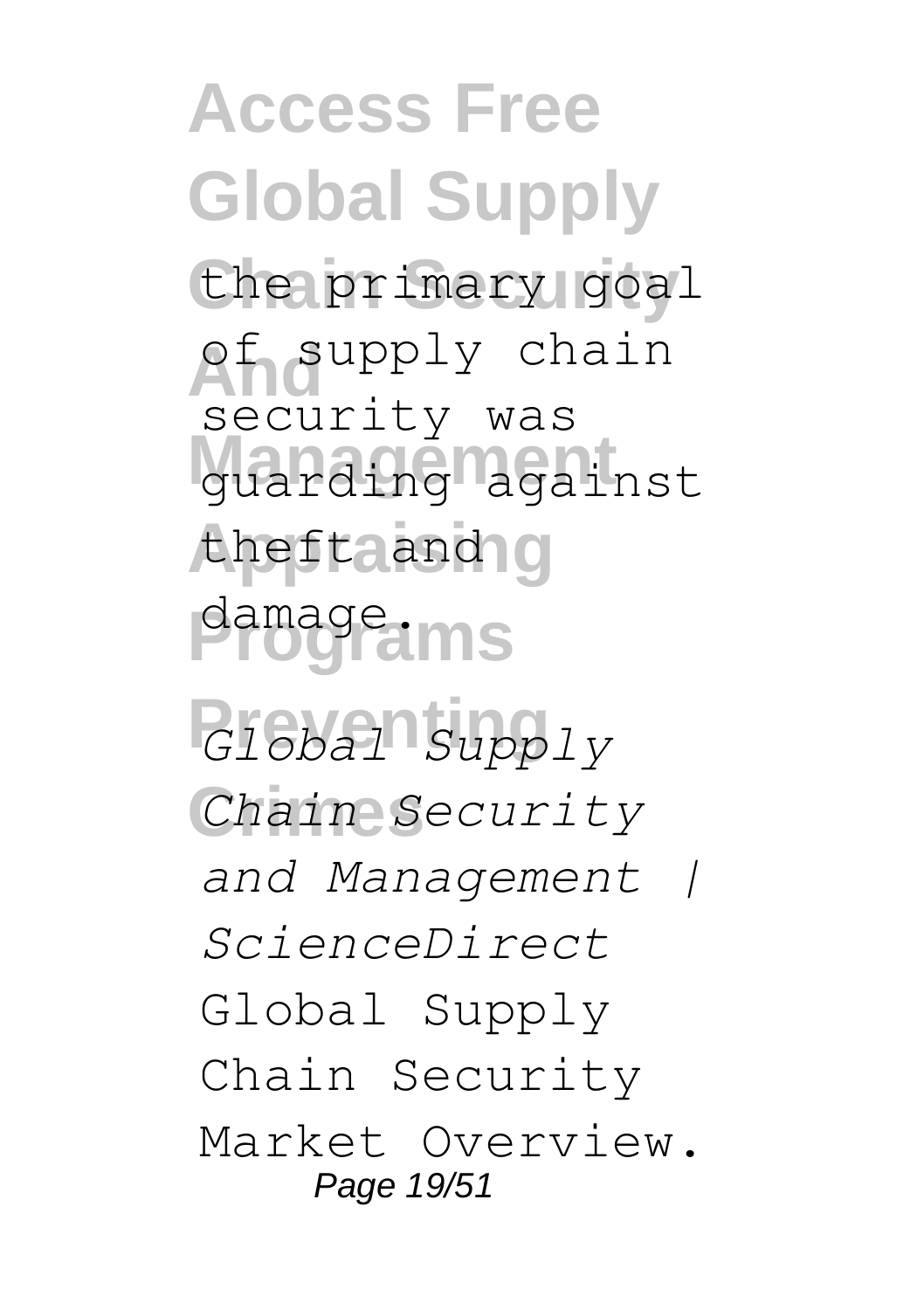**Access Free Global Supply** The dataecurity presented in the Chain Security Market report is **Programs** a compilation of and collected from various Global Supply data identified sources. The scope of growth of the Global Supply Chain Security Market Page 20/51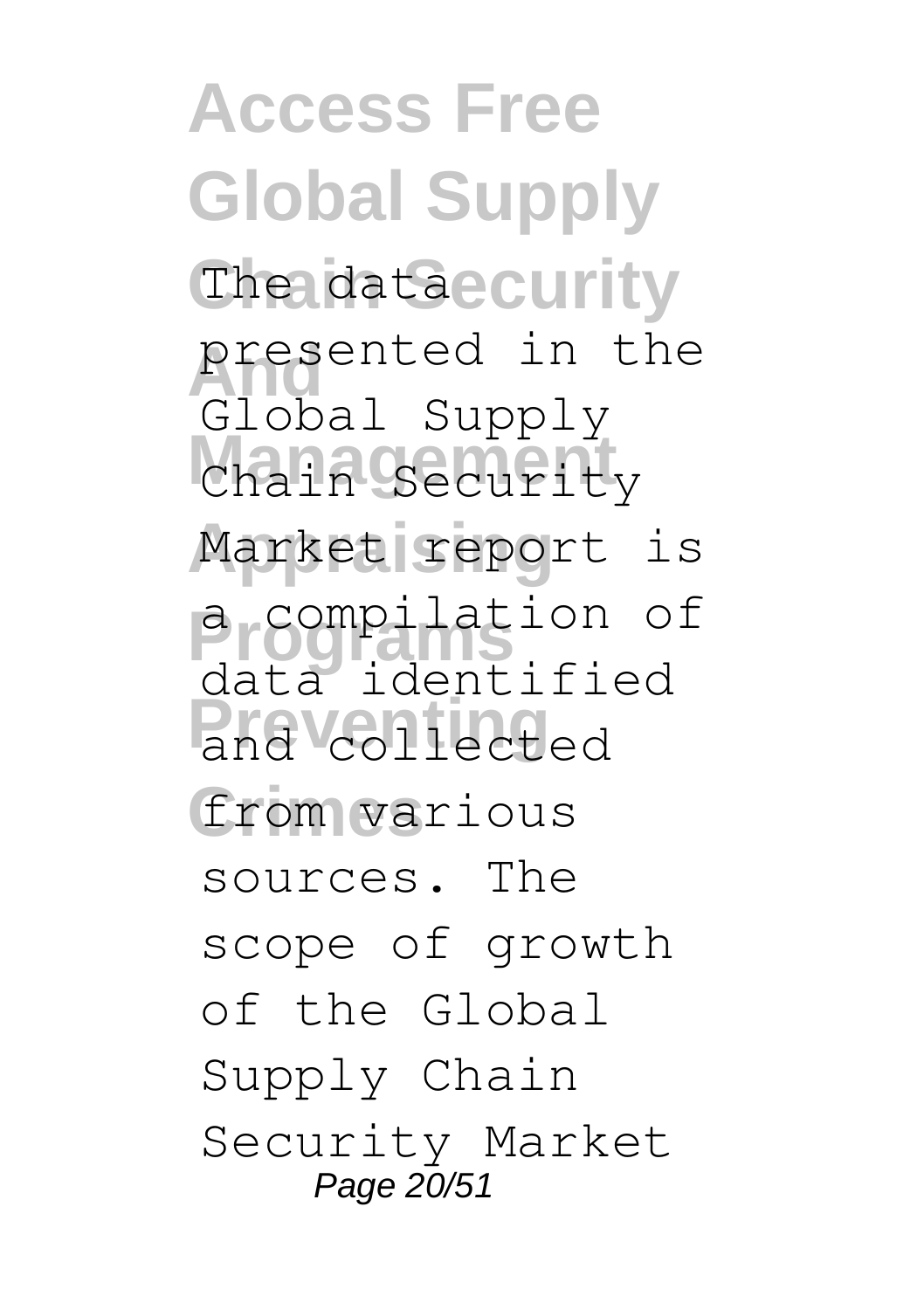**Access Free Global Supply** during the urity **And** forecast period **Management** after analyzing **Appraising** different data sources. The **Preventing** presented in the reportsis a is identified data that is vital source of guidance to both companies and individuals interested in Page 21/51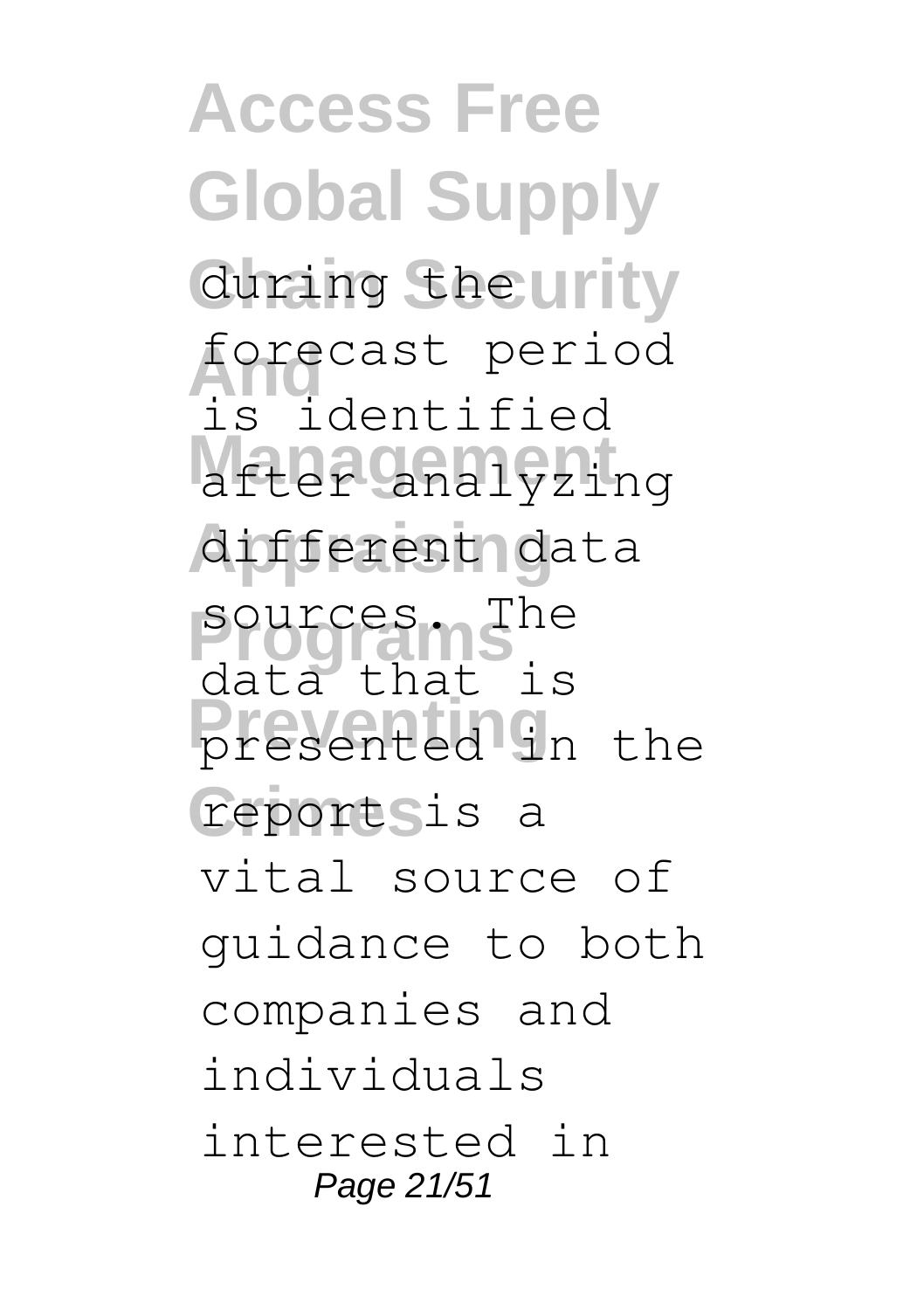**Access Free Global Supply** the Global urity Supply Chain Management **Appraising Programs** *Global Supply Predistry*<sup>ng</sup> **Crimes** *Analysis, Size* Security Market *Chain Security*

We have identified a global campaign that introduces Page 22/51

*...*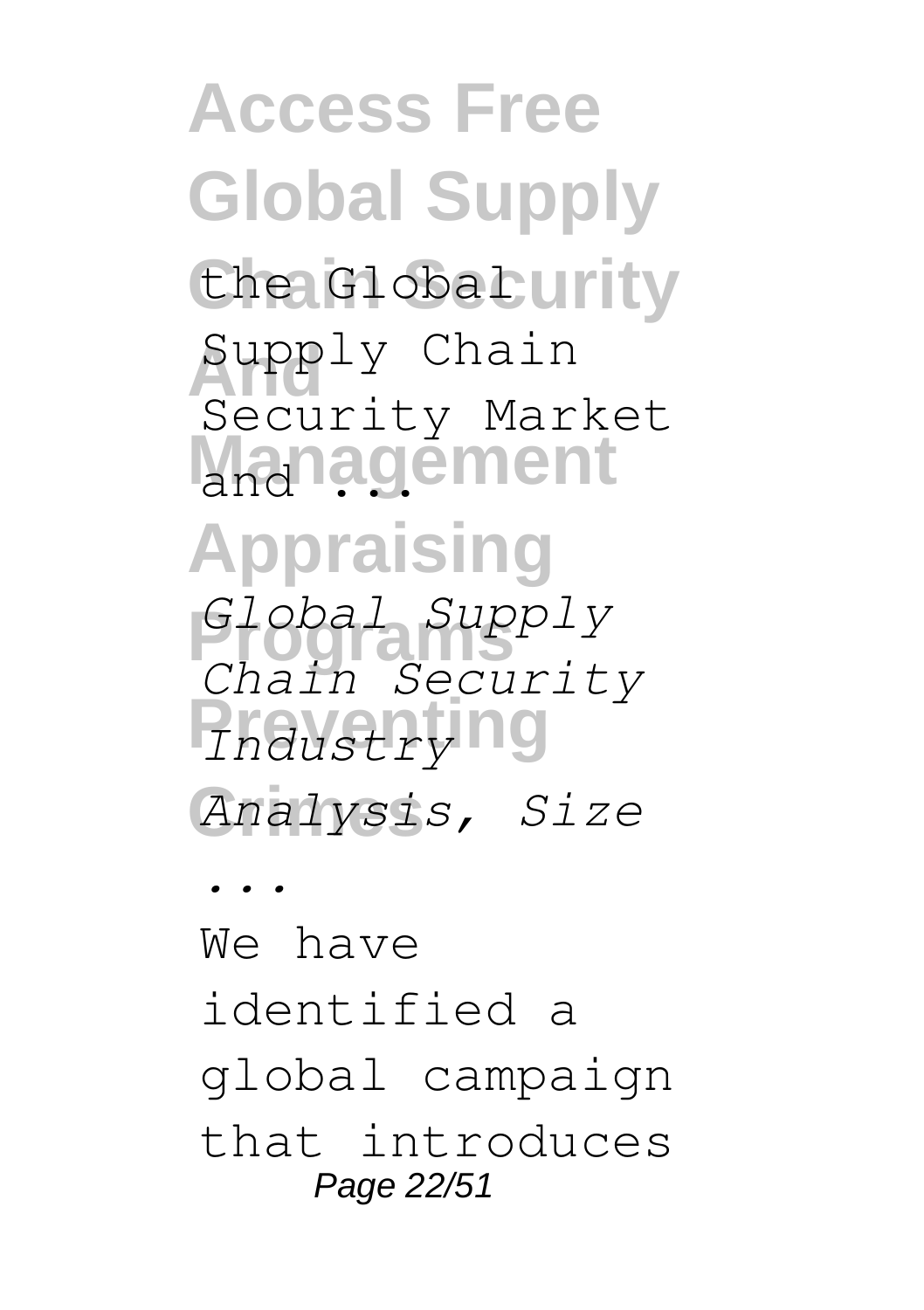**Access Free Global Supply** a compromise ity **And** into the public and ant **Appraising** private **Programs** organizations **Prevention Crimes** chain. This networks of through the compromise is delivered through updates to a widely-used IT

Page 23/51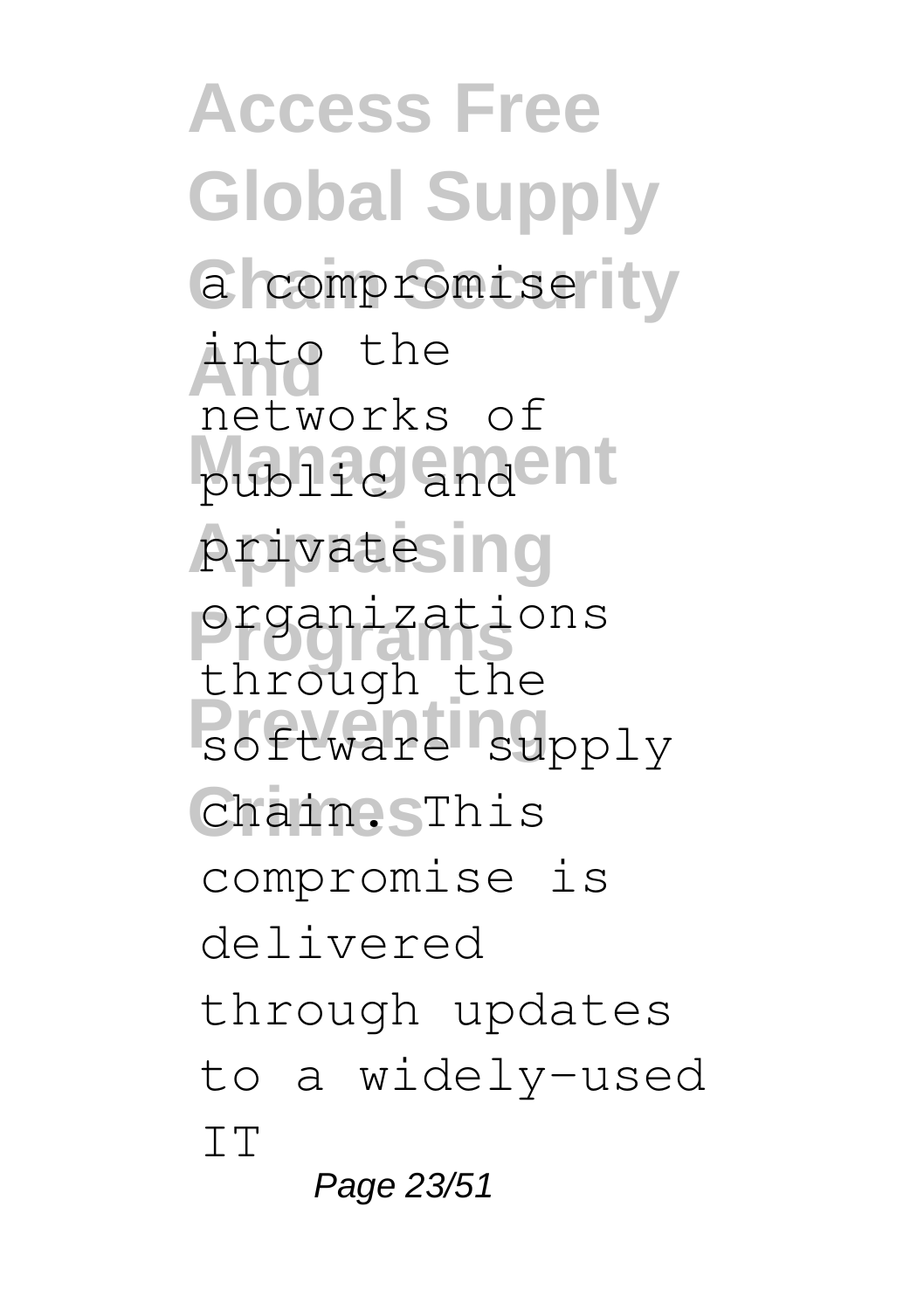**Access Free Global Supply** infrastructurey management **Management** Orion network monitoring<sub>0</sub> **Programs** product from **Prevention Crimes** demonstrates topsoftware—the SolarWinds. The tier operational tradecraft and resourcing consistent with state-sponsored Page 24/51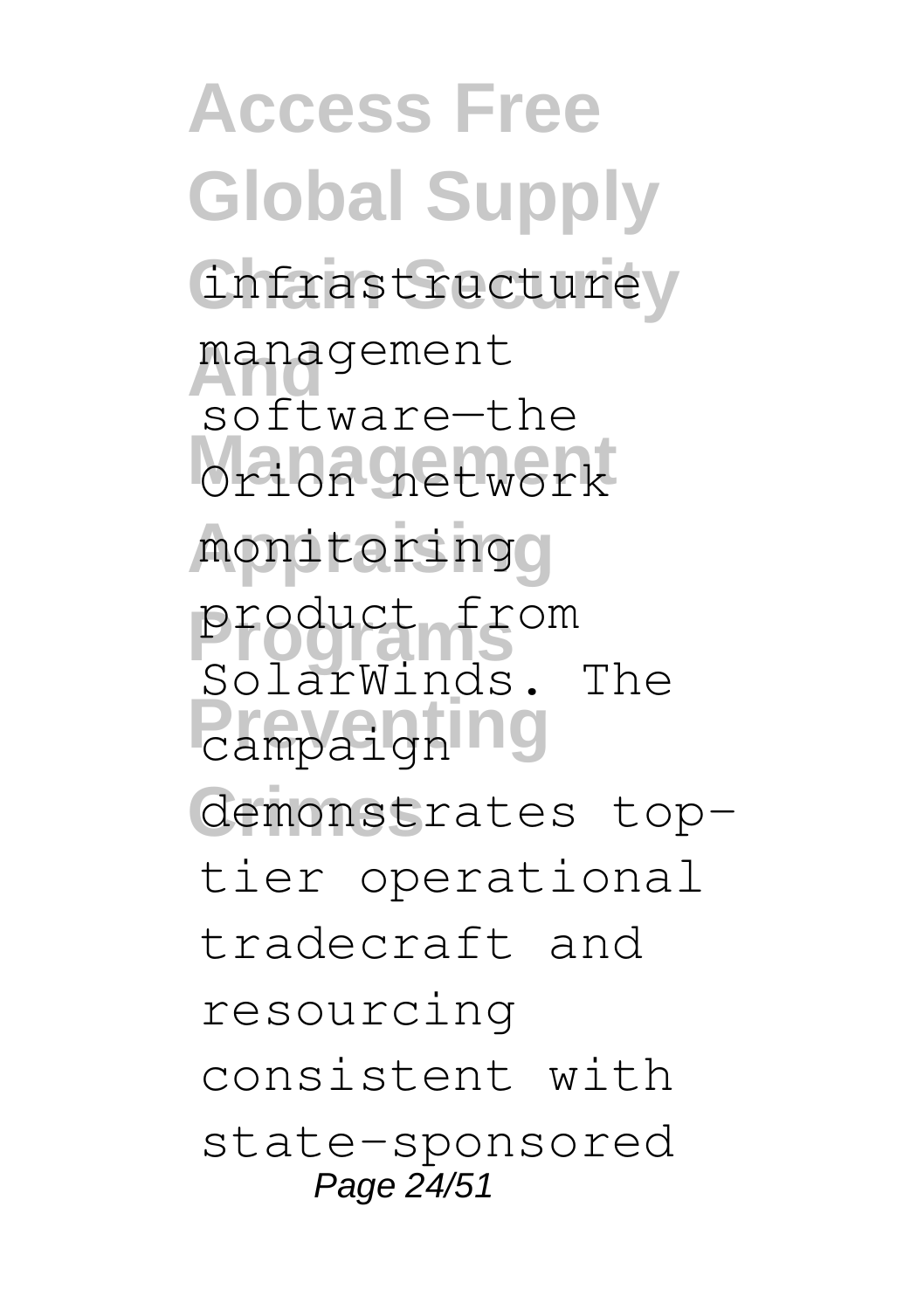**Access Free Global Supply** threat actors.y

**And** *Global Intrusion* **Campaignment Appraising** *Leverages* **Programs** *Software Supply* The 5G supply **Crimes** chain security  $Ch$  $i$ *n* work took the form of open consensus virtualisation security Page 25/51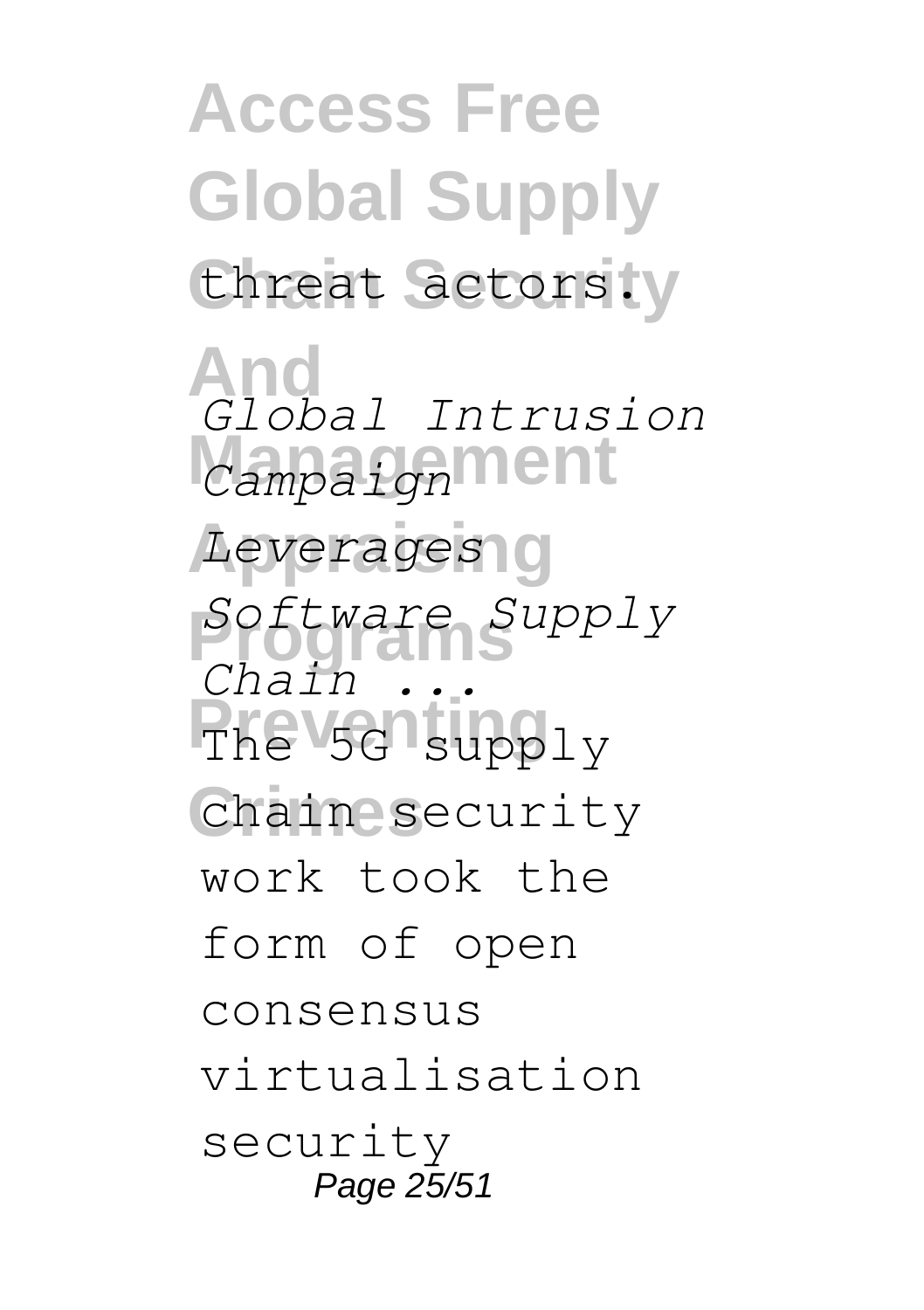**Access Free Global Supply** assurance curity standards **Management** initially in NFV **Appraising** SEC and migrated **Programs** to 3GPP — **Predictiple Crimes** industry and developed engaging government participants with the implementation and Page 26/51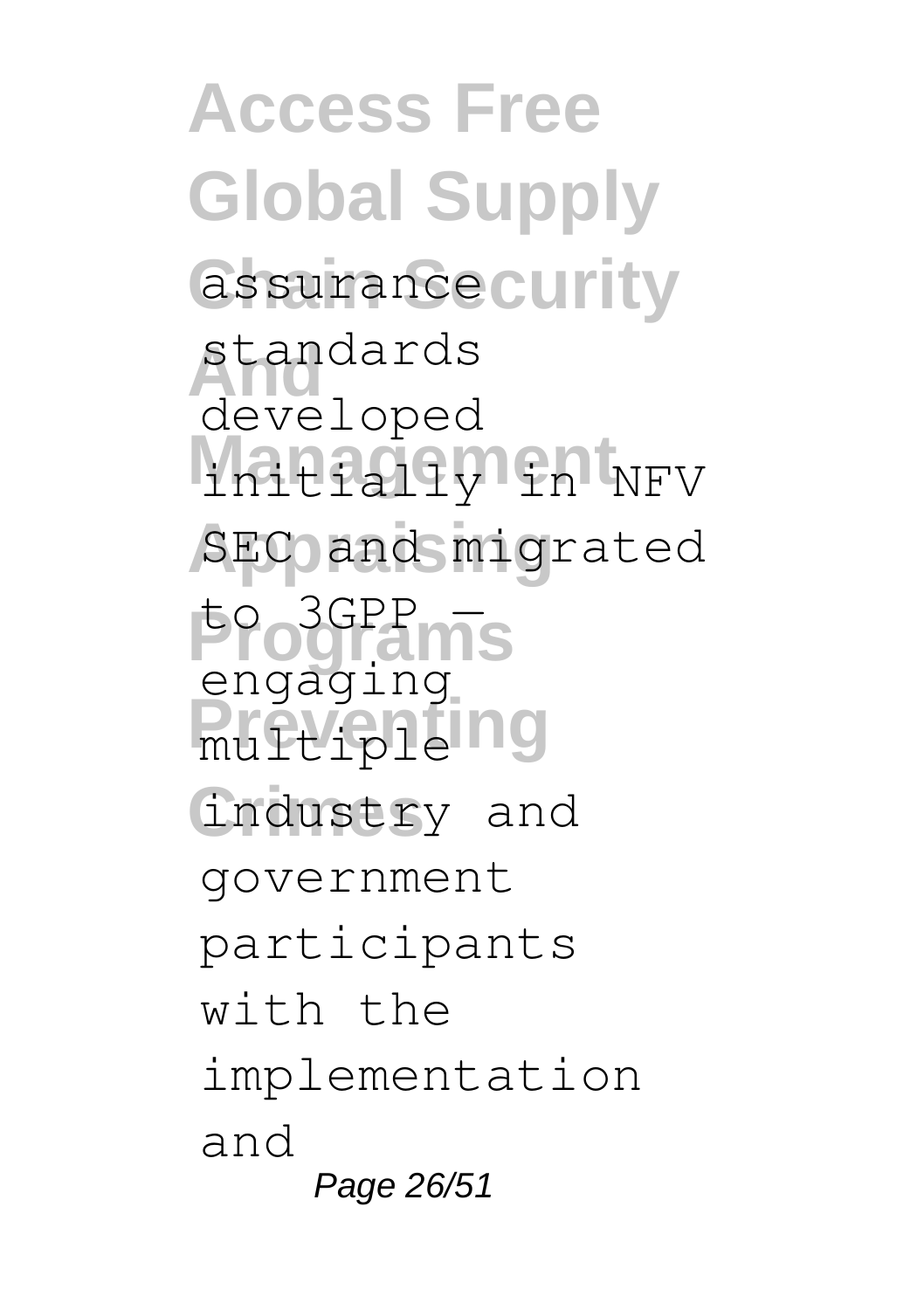**Access Free Global Supply** Certification y **And** occurring **Management** Association **Appraising** oversight bodies and orams<br>requirements. **Preventing** through GSM and

**Crimes** *Remediating U.S. 5G Global Supply Chain Security Engagement* December 10, 2018 Limor Page 27/51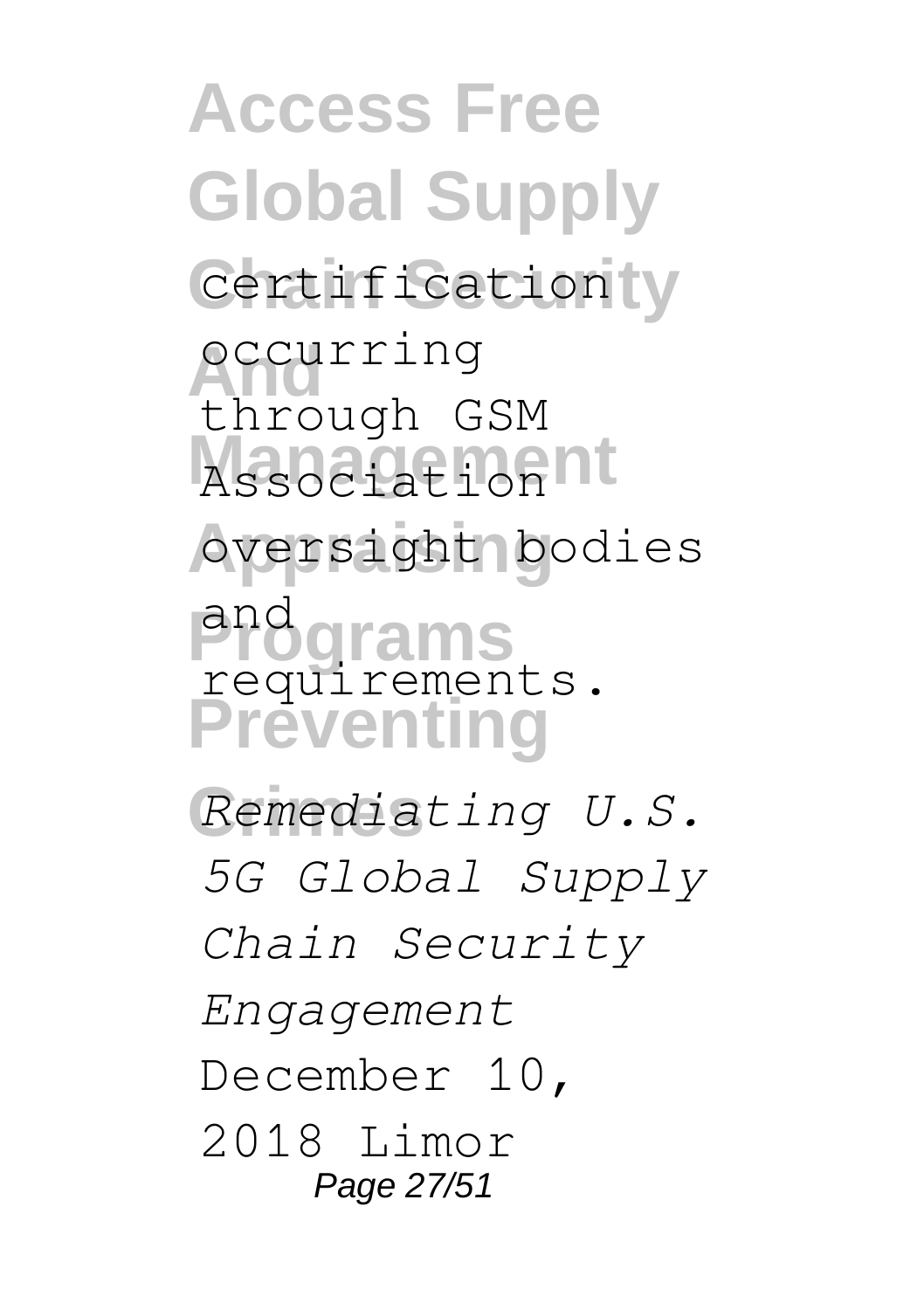**Access Free Global Supply Chain Security** Wainstein Cloud, Resilience, Risk, Technology As supply chains **Programs** have gone multi-**Preventing** global, supply **Crimes** chain security Supply Chain national and is becoming increasingly critical as the fallout can put supply chains Page 28/51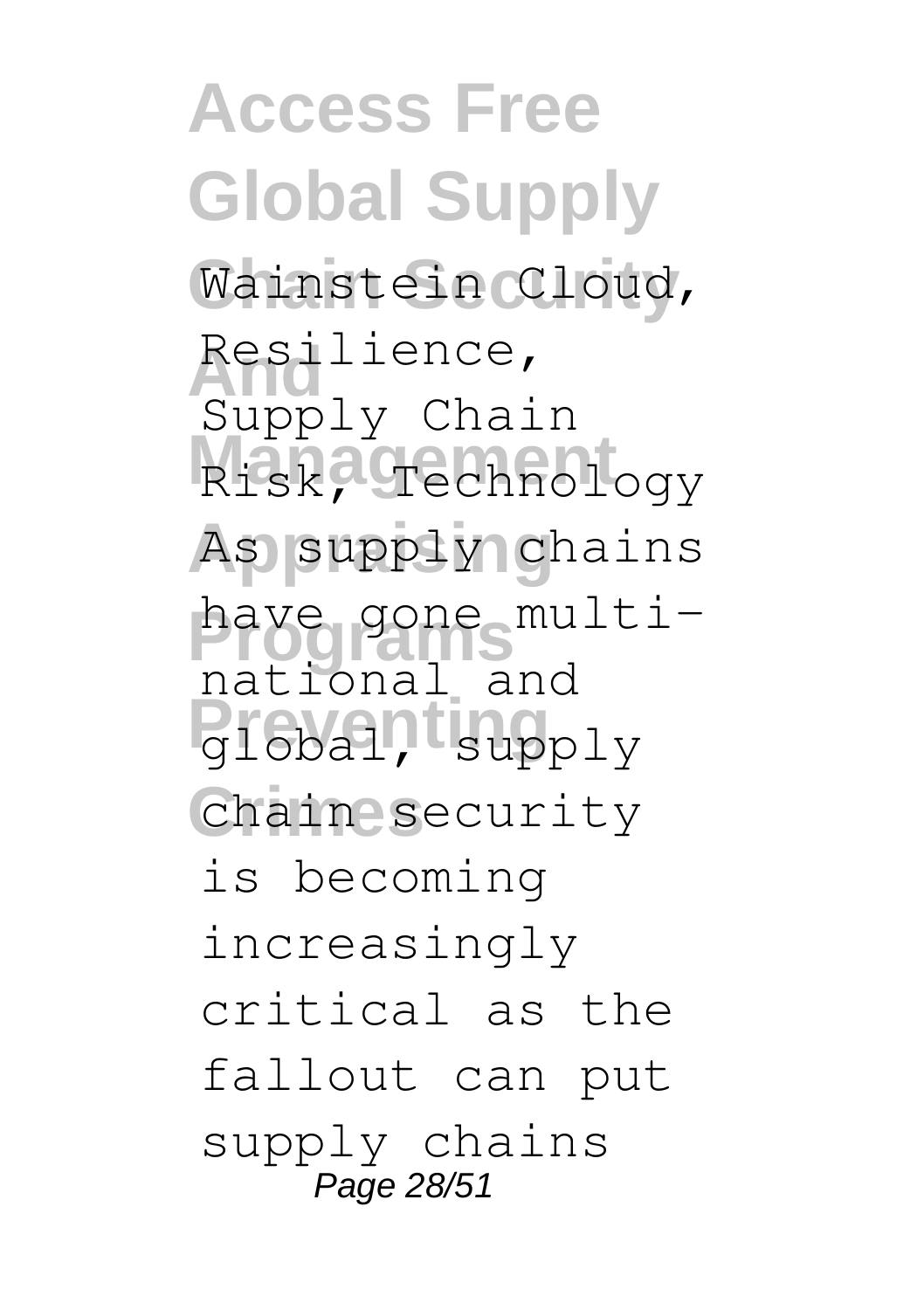**Access Free Global Supply** and businessesy **And** at risk. "All **Management** headquarters, the full scale **Programs** of the crisis become clear. **Crimes** across Maersk was starting to *Supply Chain Security - Cybersecurity and supply chain ...*

Page 29/51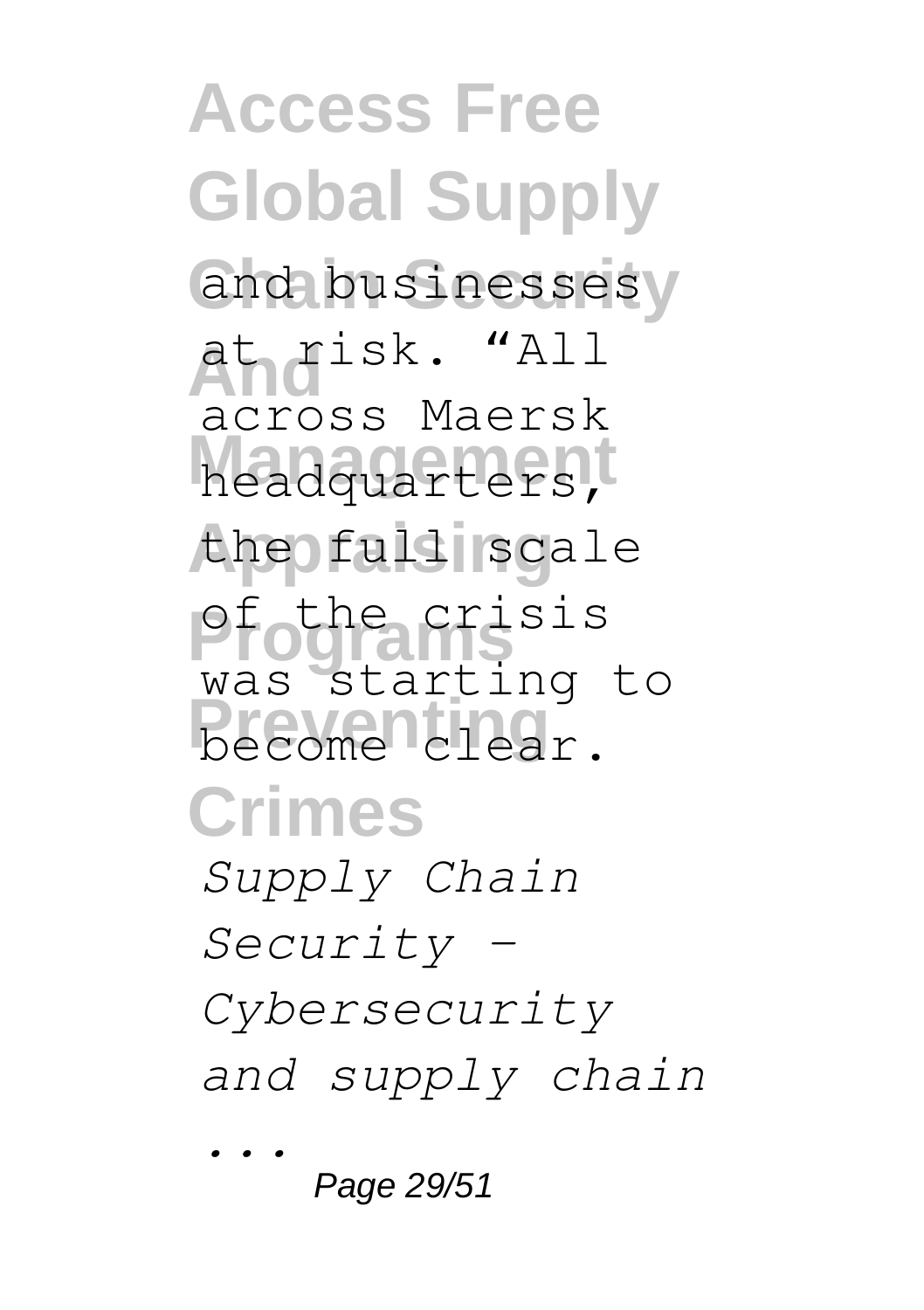**Access Free Global Supply** This campaign y may have begun **Management** Spring 2020 and **Appraising** is currently **Programs** ongoing. Post **Pactivitying Crimes** following this as early as compromise supply chain compromise has included lateral movement and data theft. The Page 30/51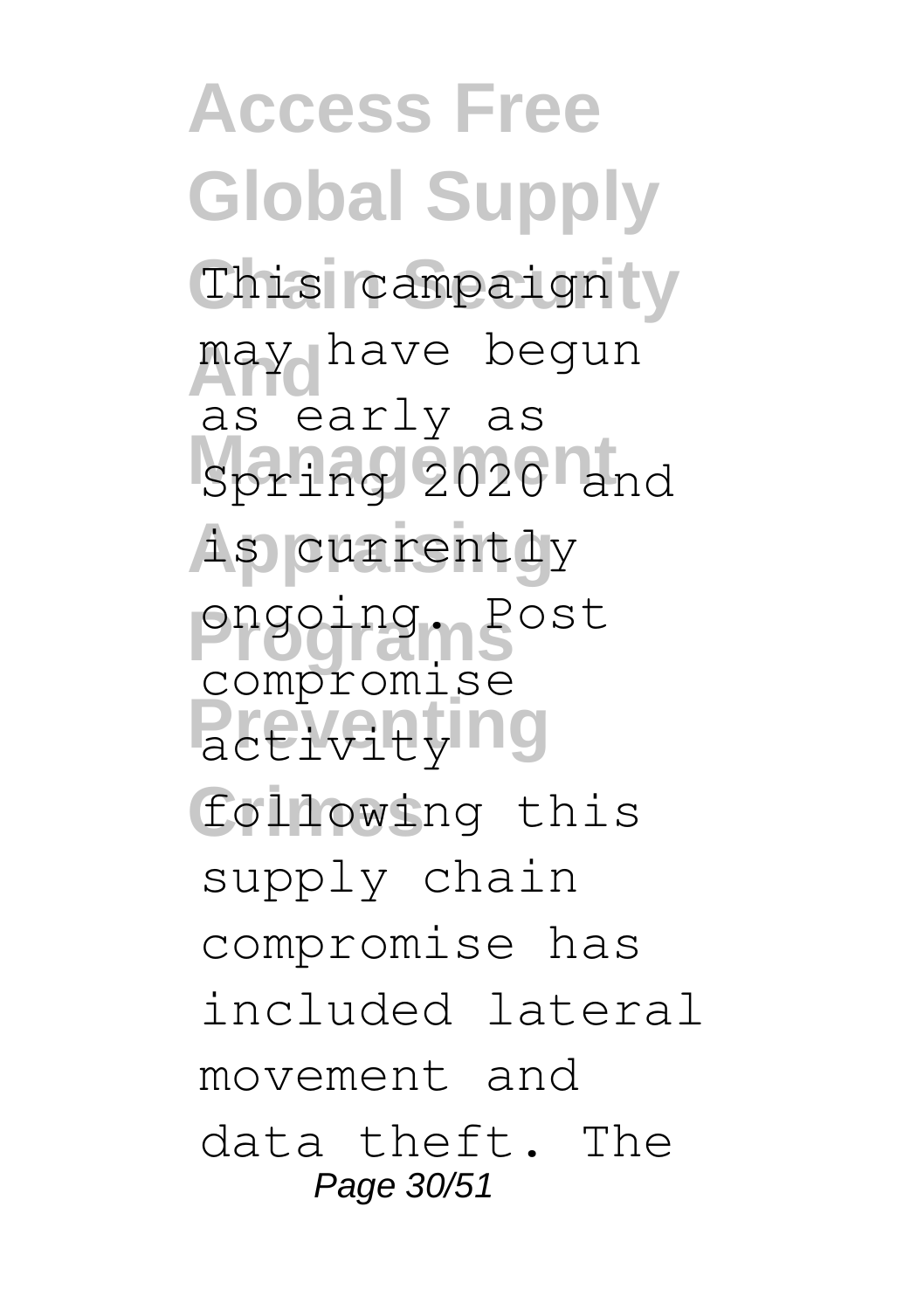**Access Free Global Supply** Campaign is the work of a highly **Management Appraising** operation was **Programs** significant **Preventing** operational Security. skilled actor conducted with **SUNBURST** Backdoor

*Highly Evasive Attacker* Page 31/51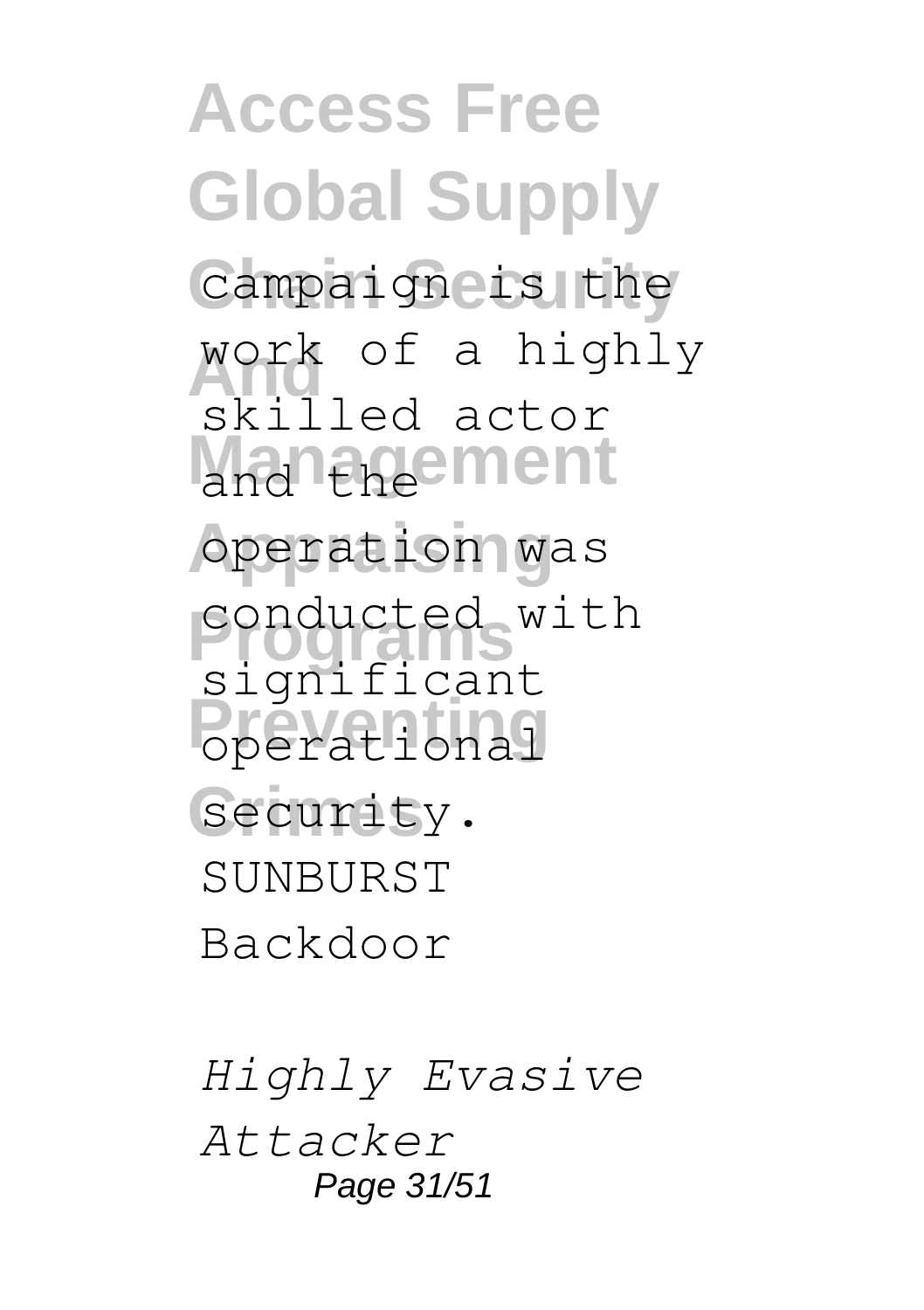**Access Free Global Supply** Leverages curity **And** *SolarWinds* Global BASC<sup>1</sup>is a **Appraising** totally new **Programs** concept in the **Prevention Crimes** Designed for *Supply Chain ...* world of Supply business, we provide simple and effective solutions for meeting the Page 32/51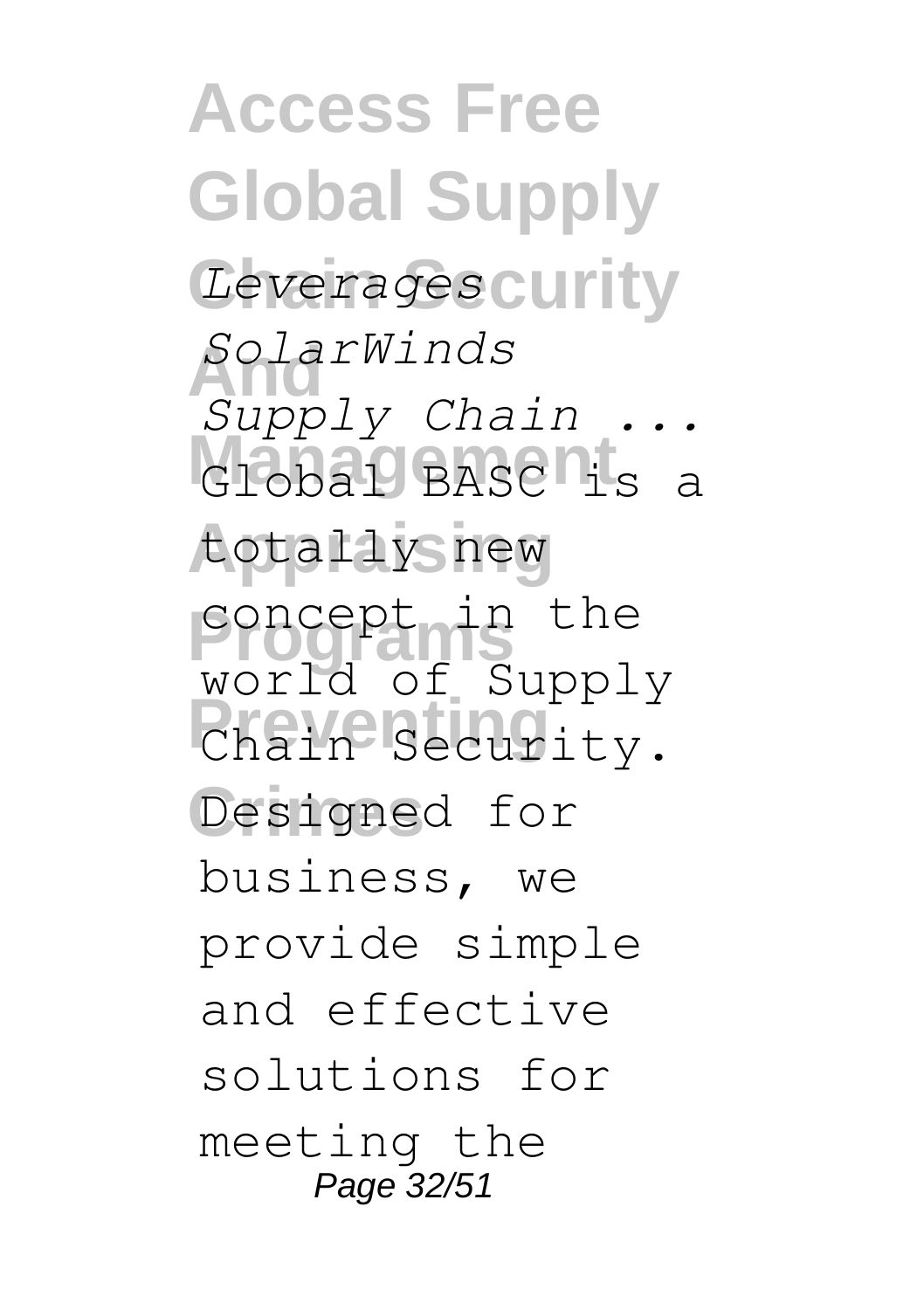**Access Free Global Supply Common Security** compliance all major supply chain security **Programs** programs. **Preventing** *Global BASC |* requirements of

**Crimes** *Promoting Trust In The Supply Chain.* With increased pre-shipping data Page 33/51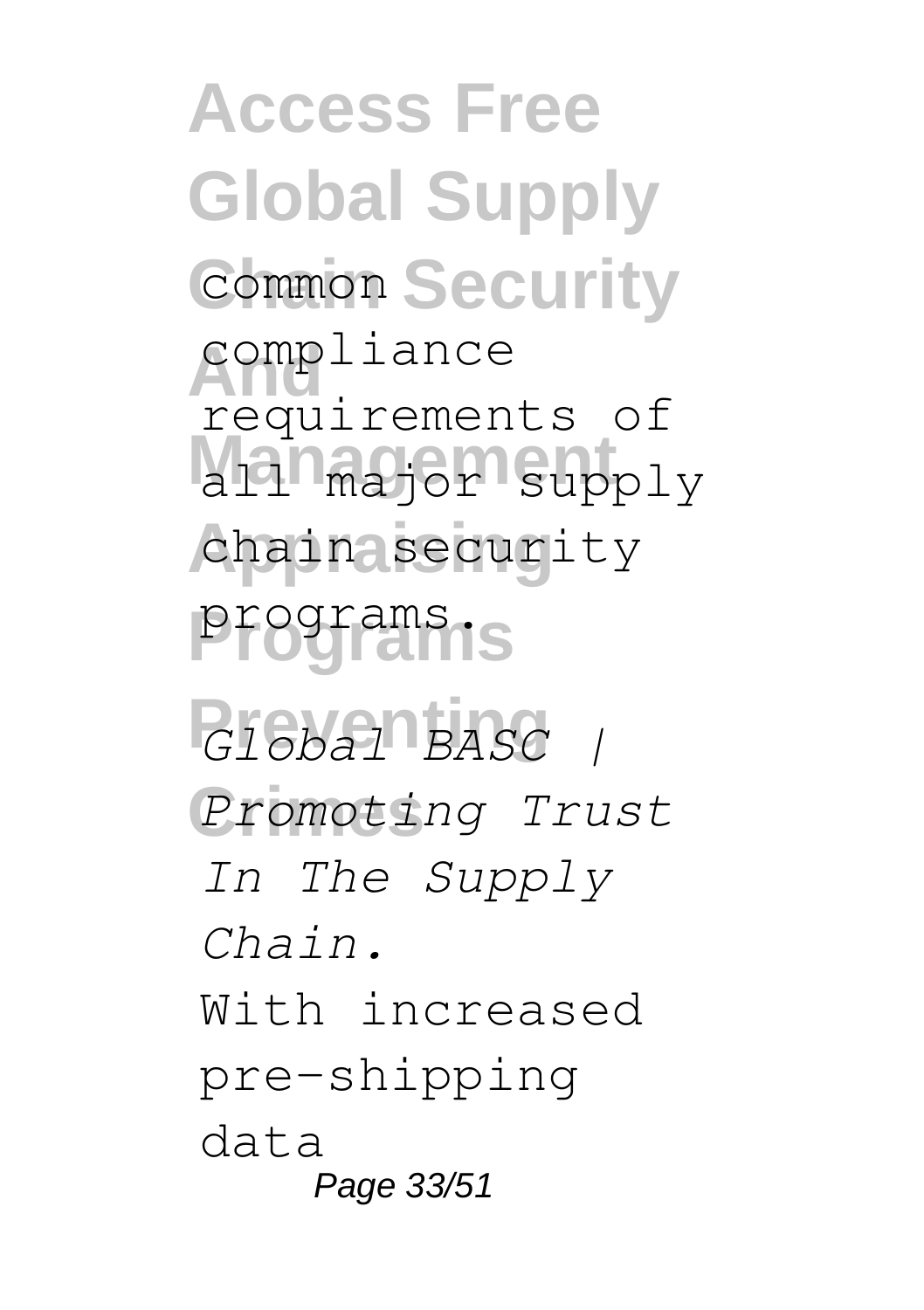**Access Free Global Supply Chain Security** requirements due **And** to post-9/11 **Management** supply chain was **Programs** efficiencies in **Preventing** the hand-offs, where money and security forced to create time are often wasted, said Slangerup. As a result, the cost to move goods is Page 34/51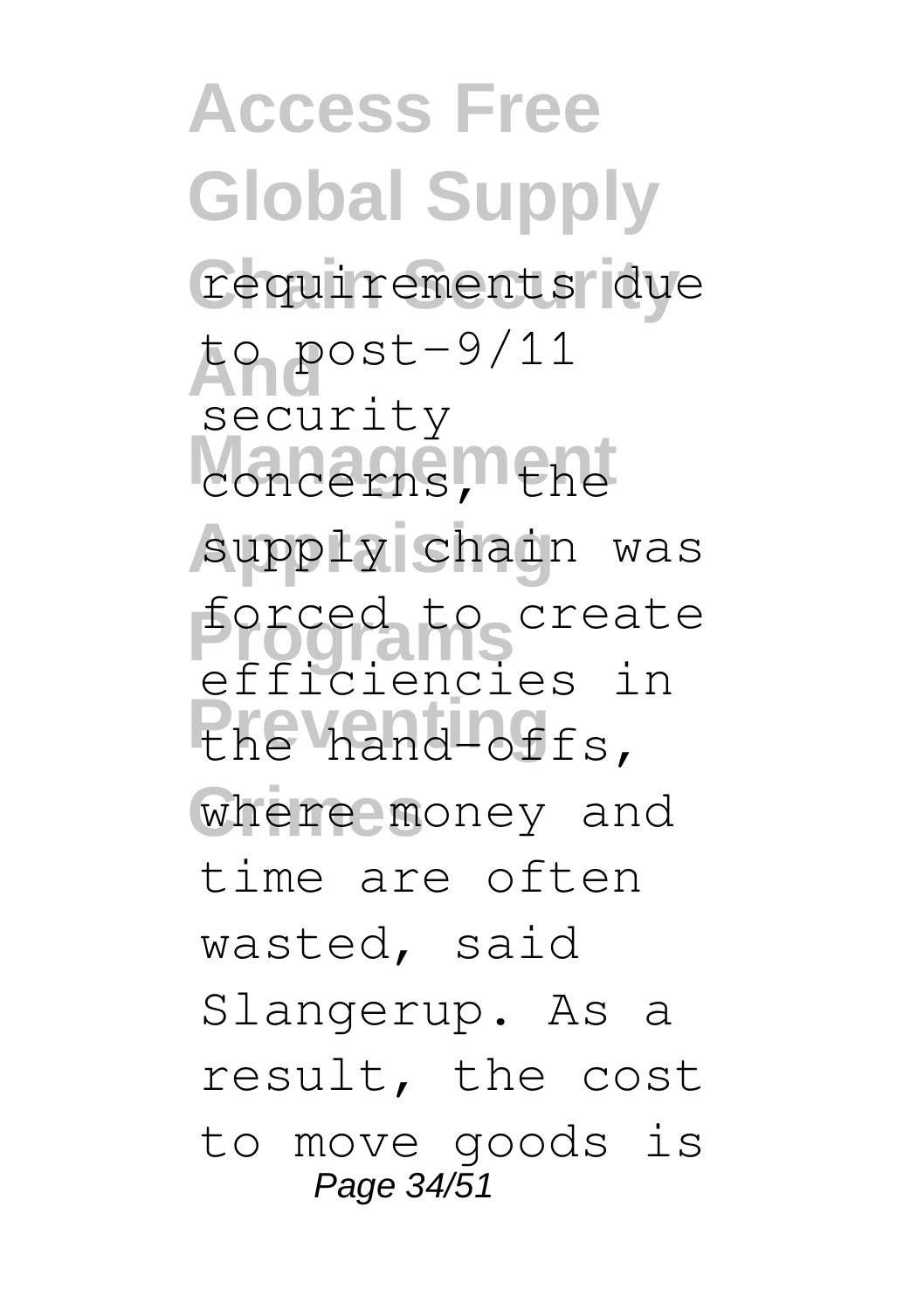**Access Free Global Supply** a smaller curity **And** proportion of **Management** to the end user **Appraising** than it was 10 **Programs** years ago, he **Preventing Crimes** *How 9/11 forced* the sale price said. *efficiency upon supply ... -*

*Supply Chain*

*Dive*

Earlier in 2020, Page 35/51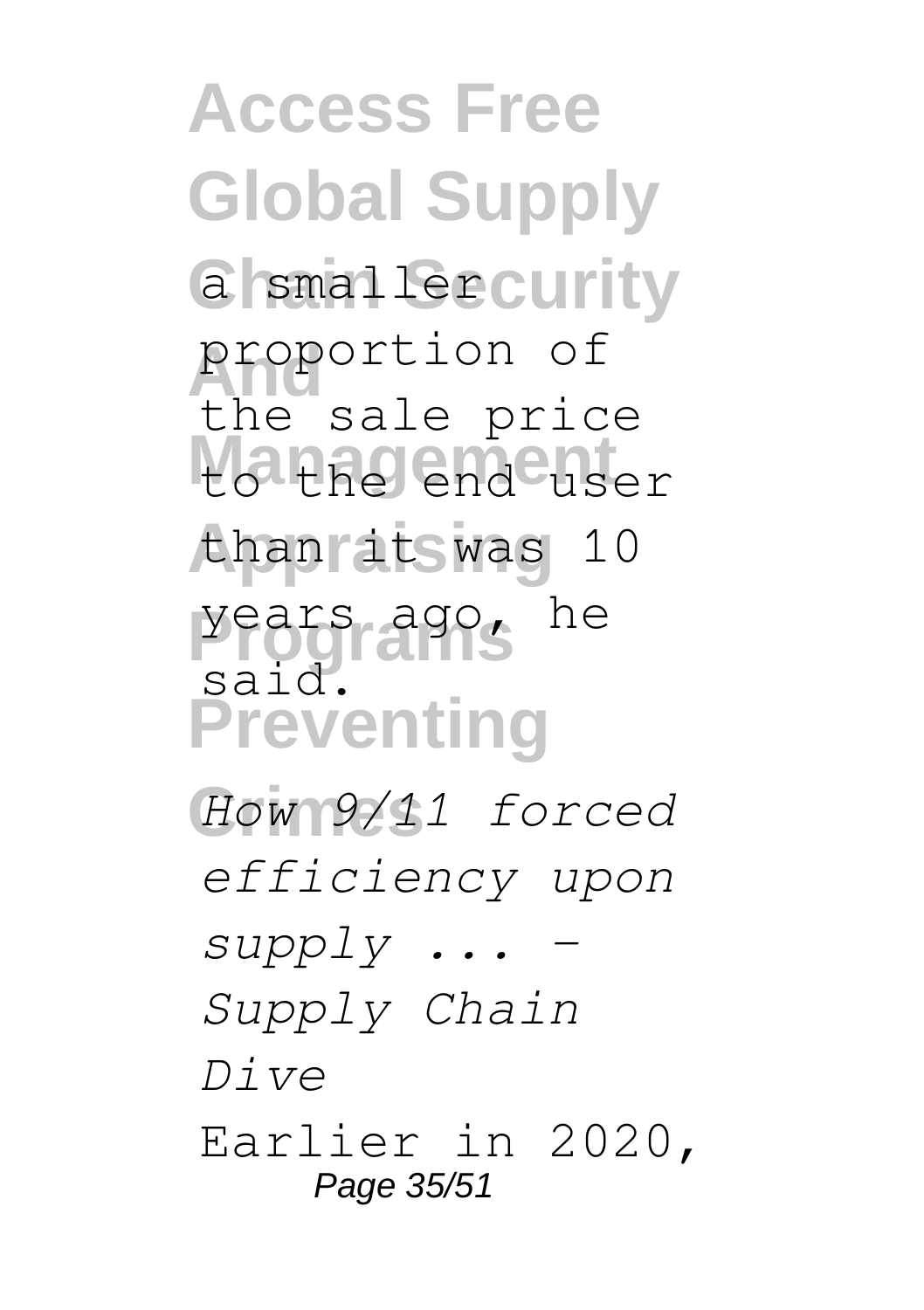**Access Free Global Supply** IBM Security X-**And** activity surrounding the **Appraising** targeting of a **Programs** global COVID-19 **Preventing** Similarly, as Force uncovered PPE supply the global competition races for a vaccine, it is highly ... Page 36/51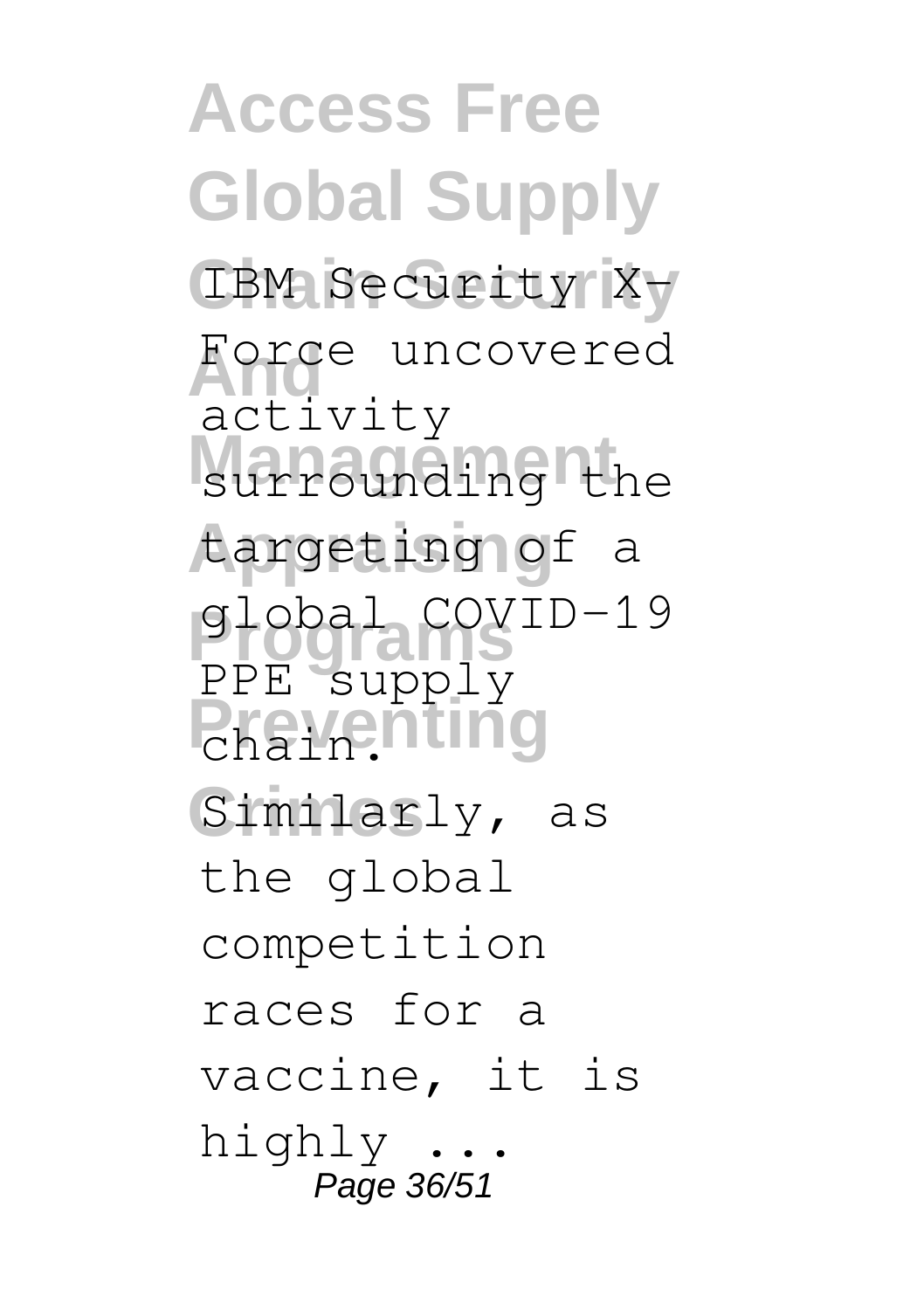**Access Free Global Supply Chain Security And** *IBM Uncovers* **Campaignment Appraising** *Targeting the* **Programs** The bottom line **Preventing** regarding supply **Crimes** chain security *Global Phishing COVID ...* is a multilayered approach to a secure, endto-end chain of custody that Page 37/51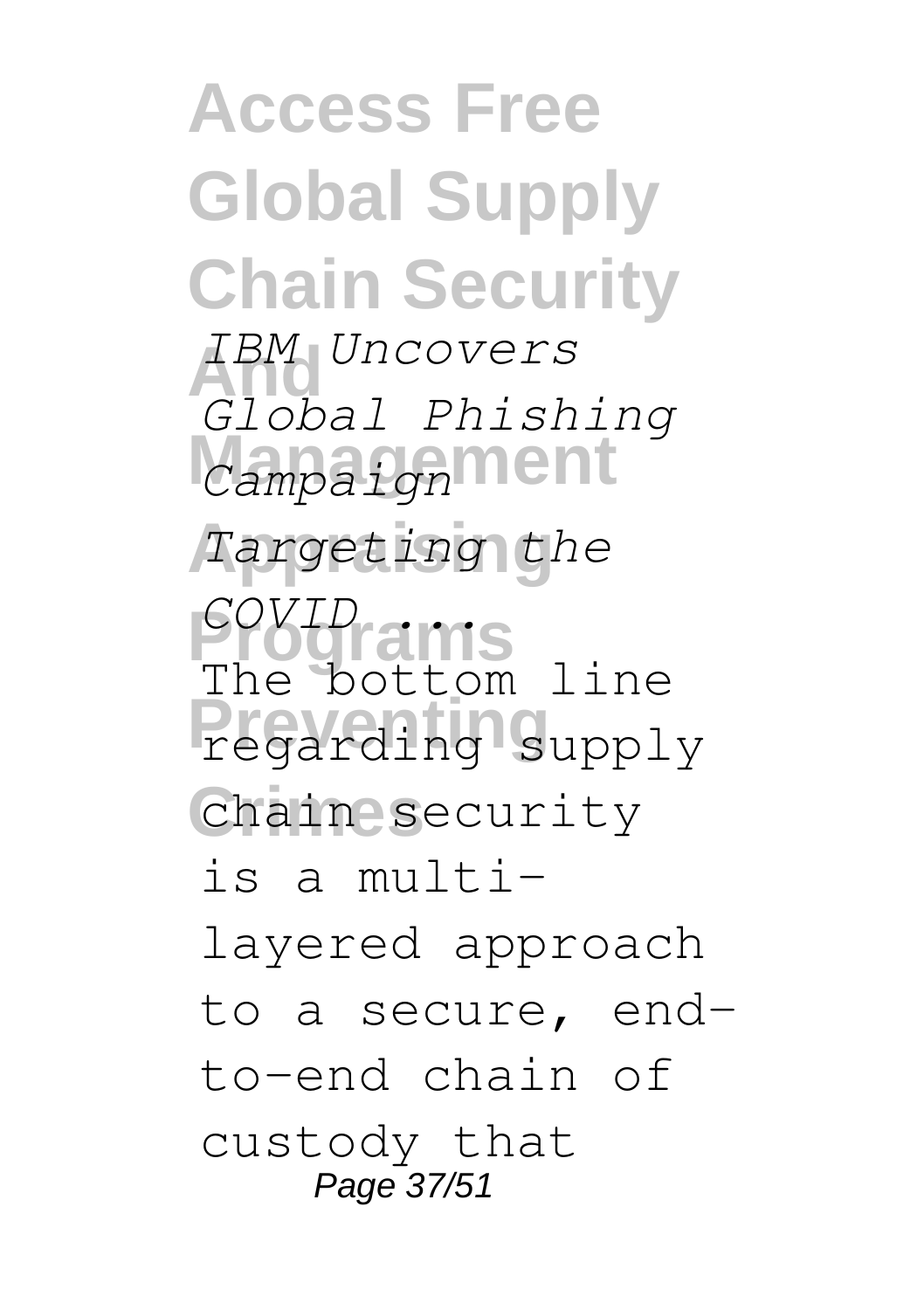**Access Free Global Supply** includes well-y defined and protocols, ean **Appraising** understanding of **Programs** regulations, **Preventing** employee **Crimes** training, enforced worldwide physical security measures, thorough carrier vetting and Page 38/51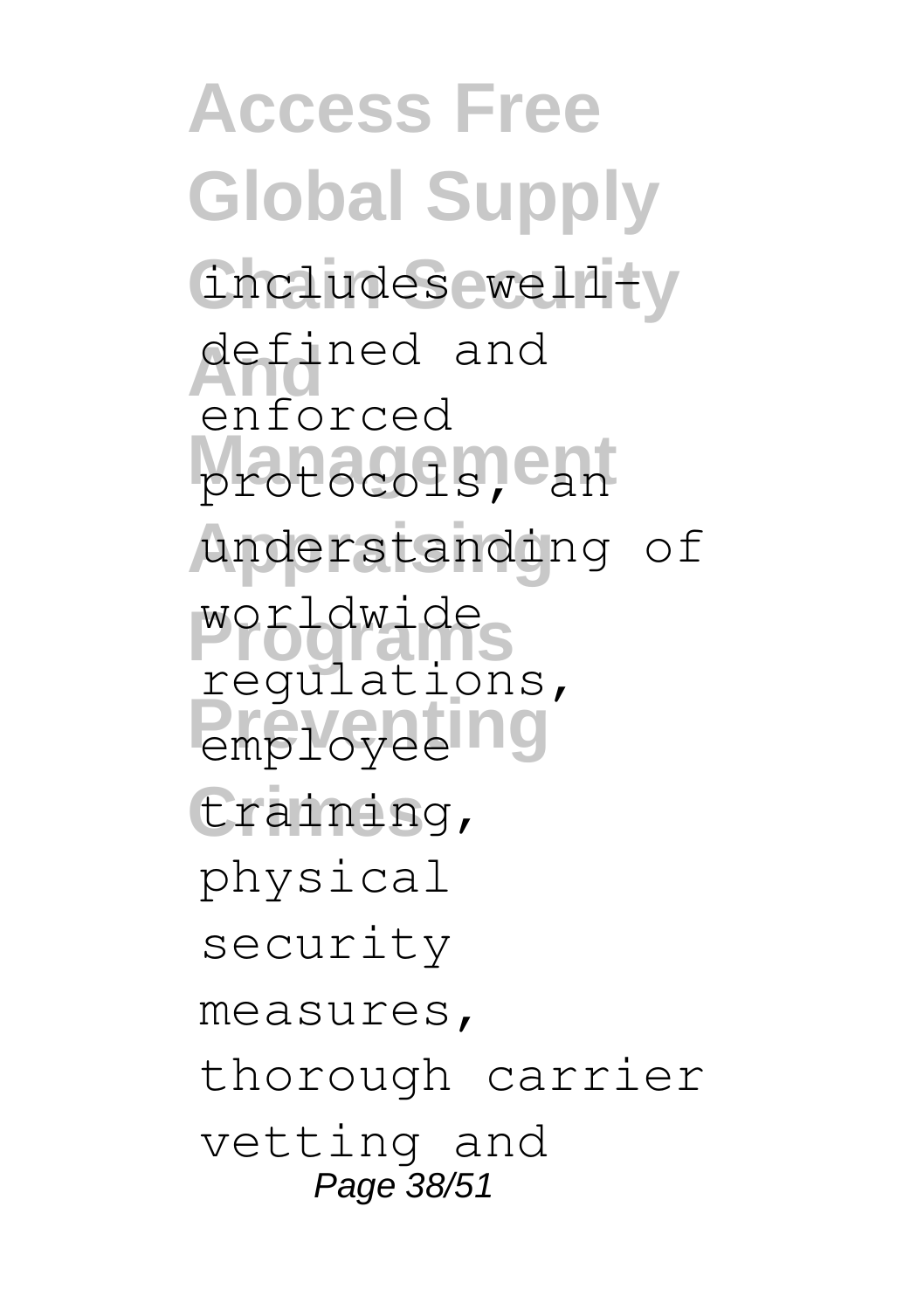**Access Free Global Supply Griver Security And** identification, surveillance of **Appraising** warehouses, **Programs** loading docks **Preventing** as well as the use of ssecure video and gate areas facilities, lots and drop yards.

*The Daily Challenges of* Page 39/51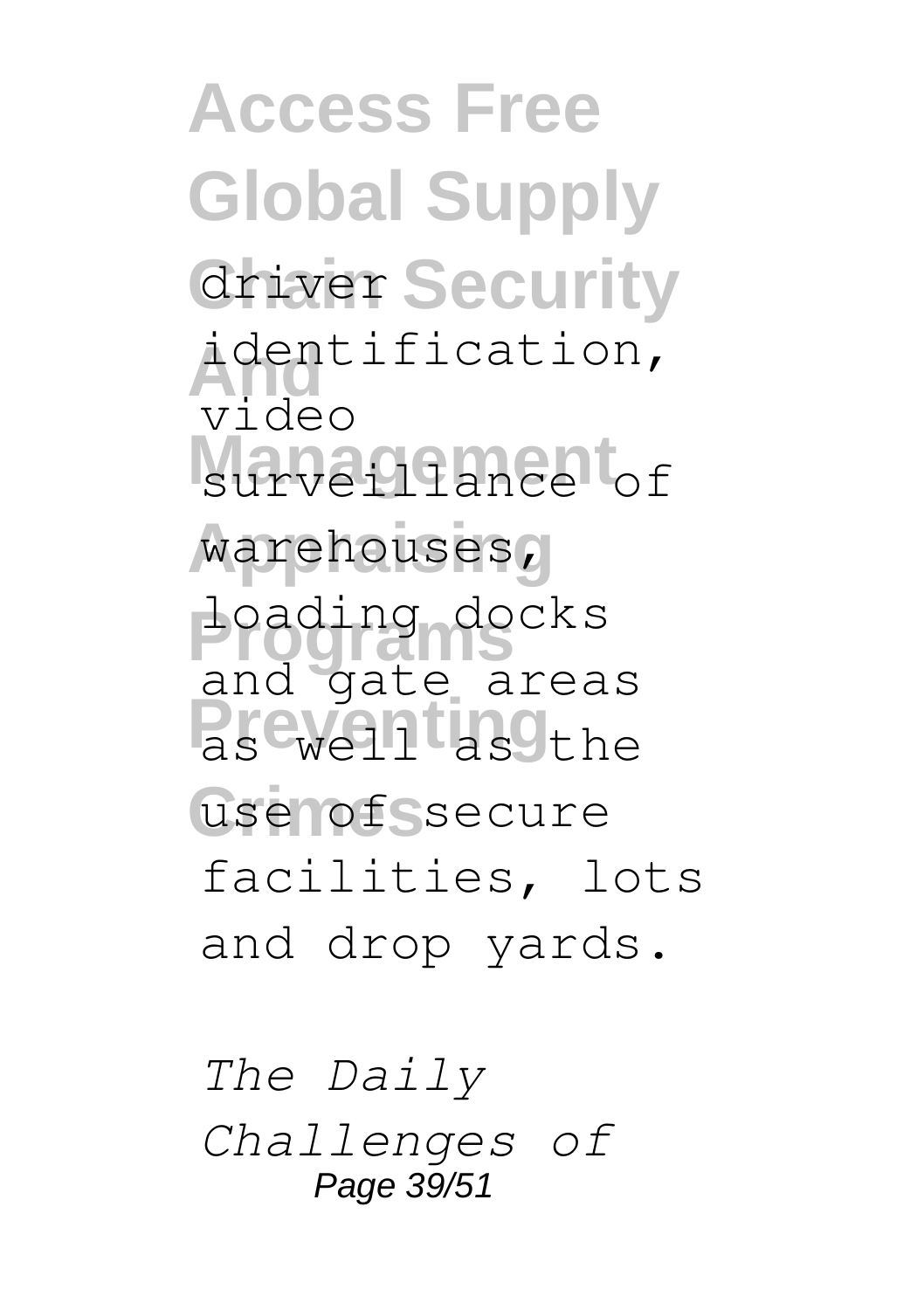**Access Free Global Supply Chain Security** *Supply Chain* **And** *Security |* Global Supply Chain Security **Programs** treats both the **Preventing** maritime borders **Crimes** of the United  $2016 - 04 - 01$ terrestrial and States, reserving for special analysis the threat to the nation's Page 40/51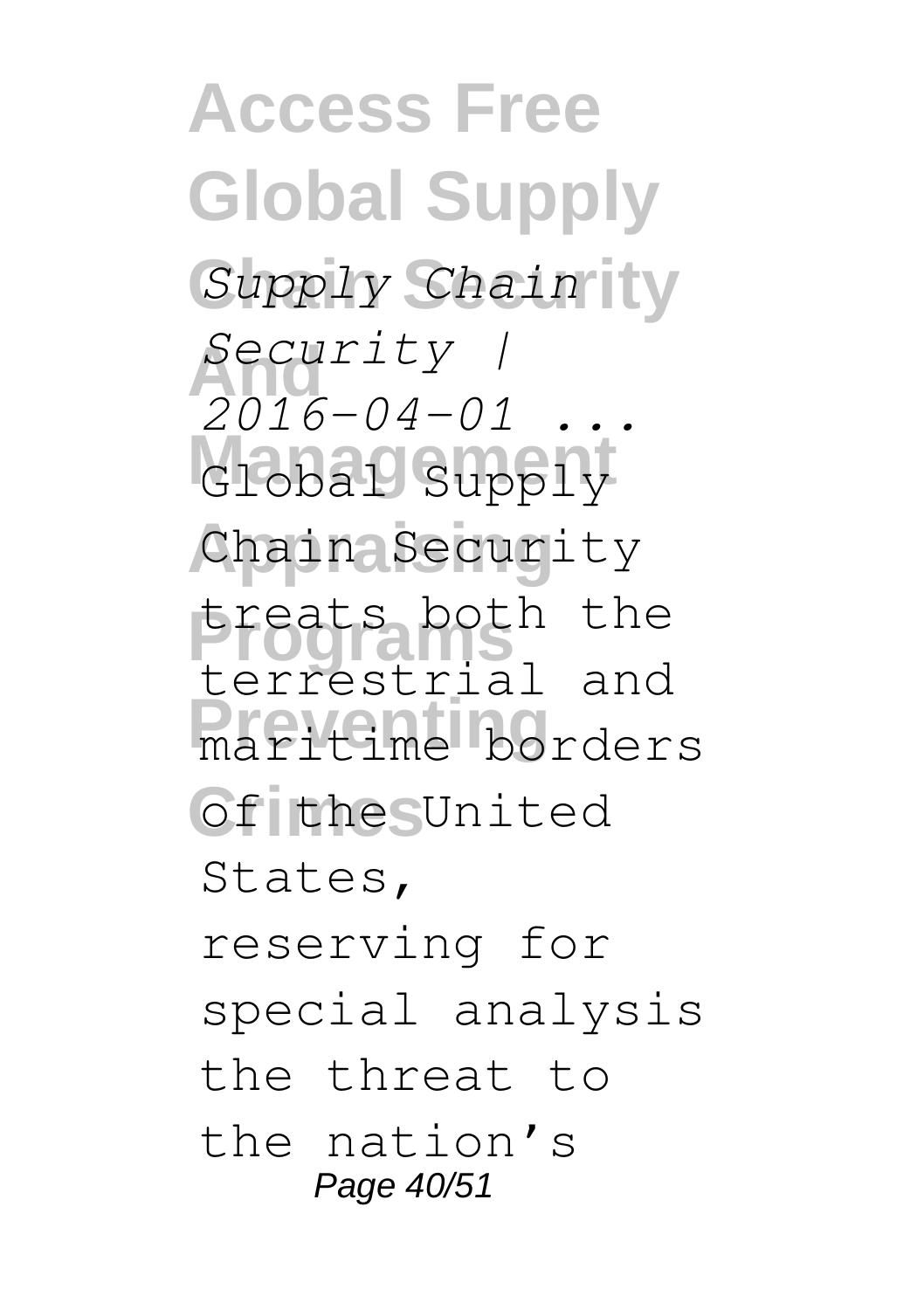**Access Free Global Supply Chain Security** southern border **Andrew Andrew Schools Management Appraising** *Global Supply* **Programs** *Chain Security -* **Preventing** *- Google Books* **Crimes** A global supply materials... *James Giermanski* chain definition is pretty straightforward: It is the worldwide system Page 41/51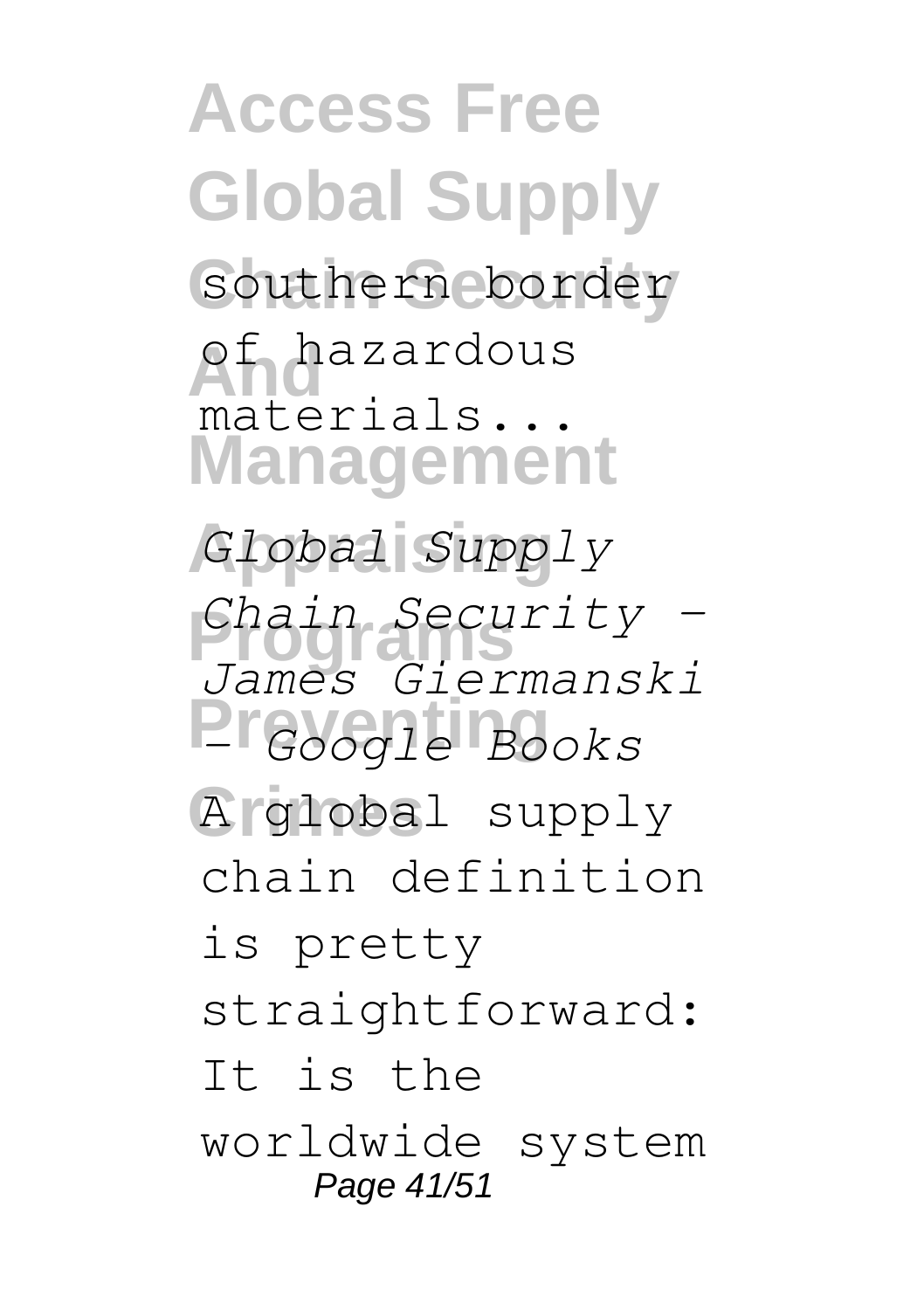**Access Free Global Supply** that a business uses to produce services. That sounds simple **Programs** enough, yet a **Preventing** chain can be **Crimes** anything but. products or global supply

*What Is a Global Supply Chain? - American Express* The SolarWinds Page 42/51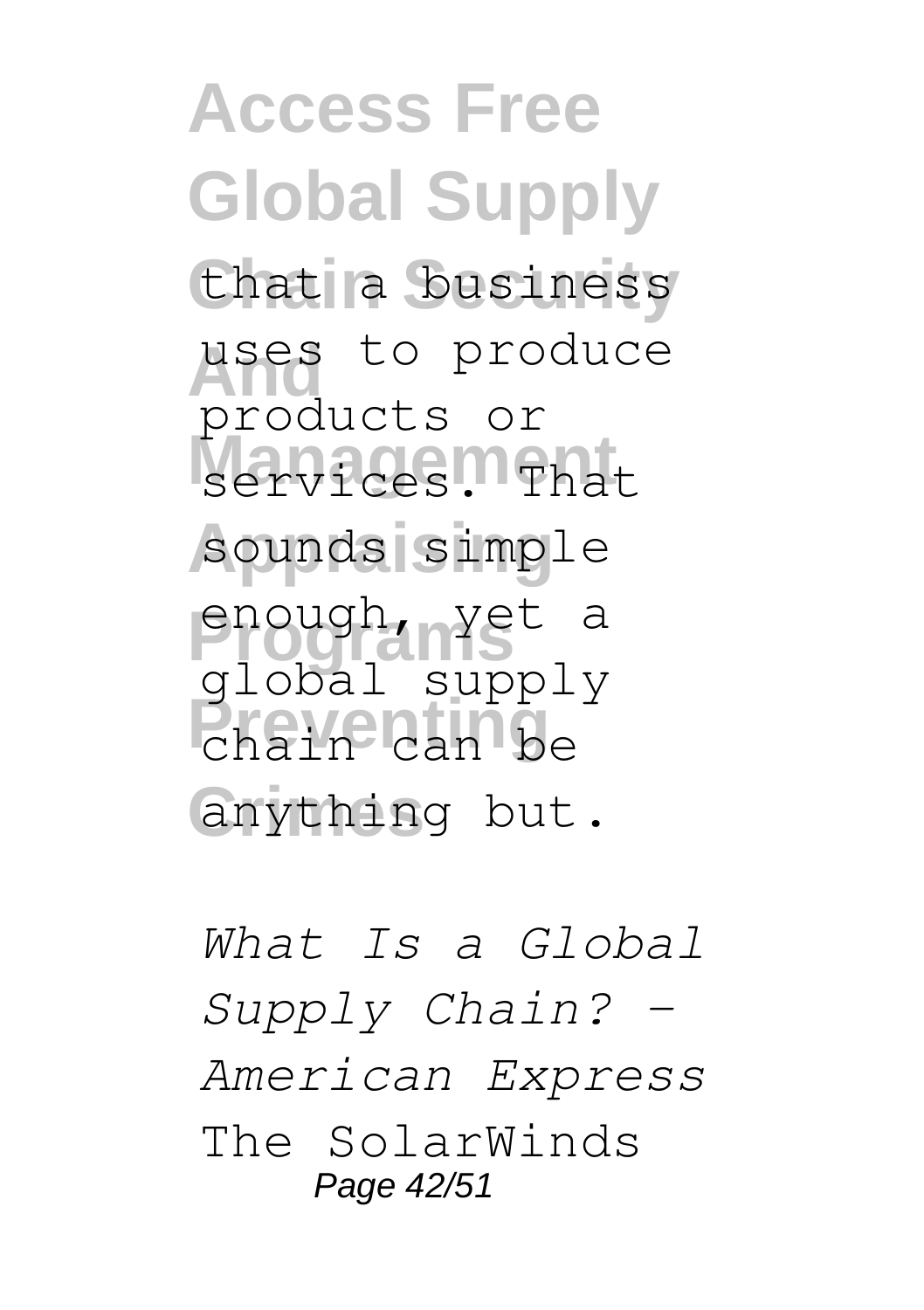**Access Free Global Supply** supply chain ity **And** attack is also **Management** gained access to FireEye's sig... **Programs** Update 23:45 ET **Preventing** information about the how hackers to add the Microsoft and CISA security alerts. Security. Cyber security ... Page 43/51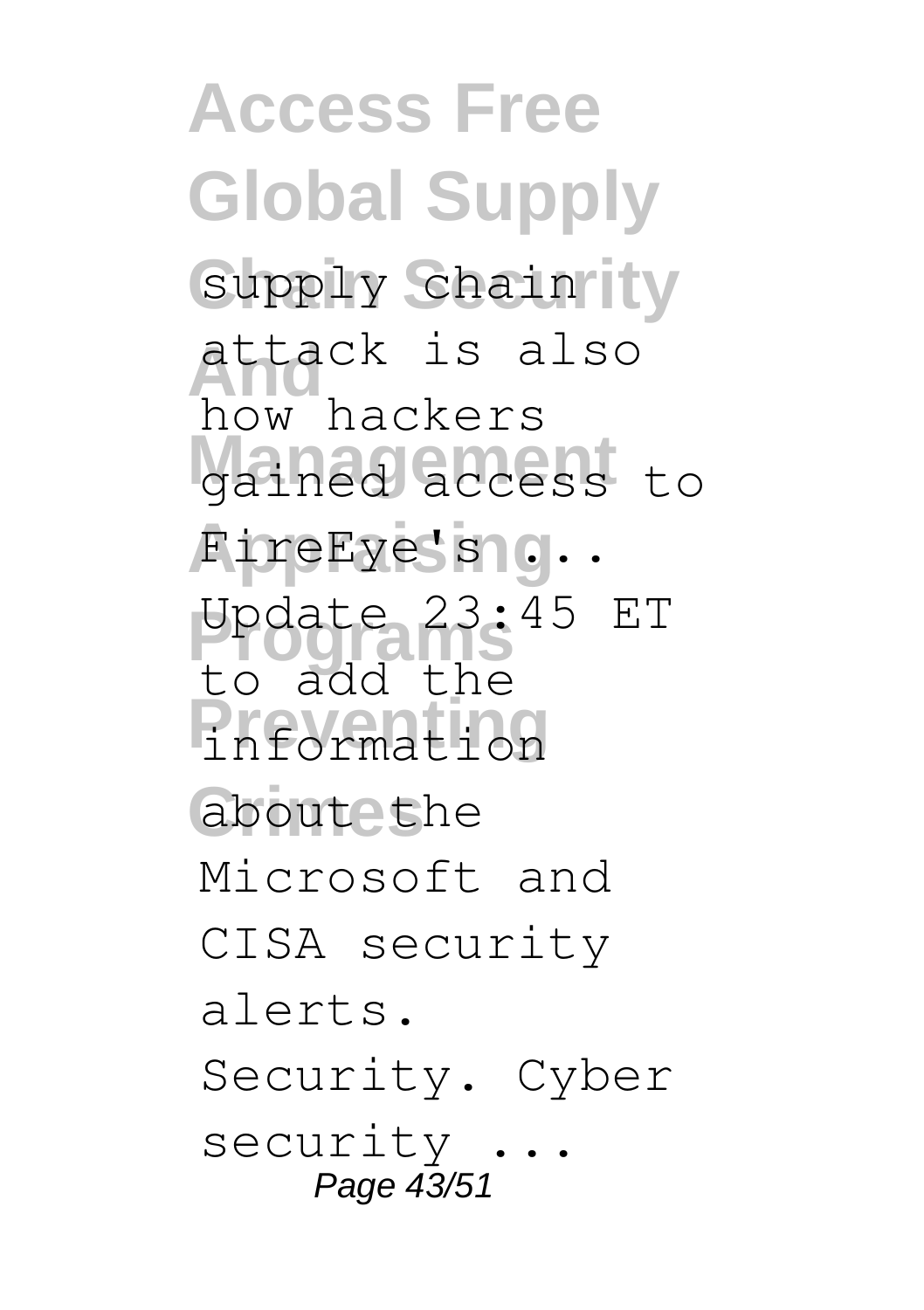**Access Free Global Supply Chain Security And** *FireEye confirm* **Management** *SolarWinds*  $supply$  chain **Programs** *attack ...* **Preventing** decline in **Crimes** global economy. *Microsoft,* Overview of the Changing trends in supply and demand. Immediate and long-term impact Page 44/51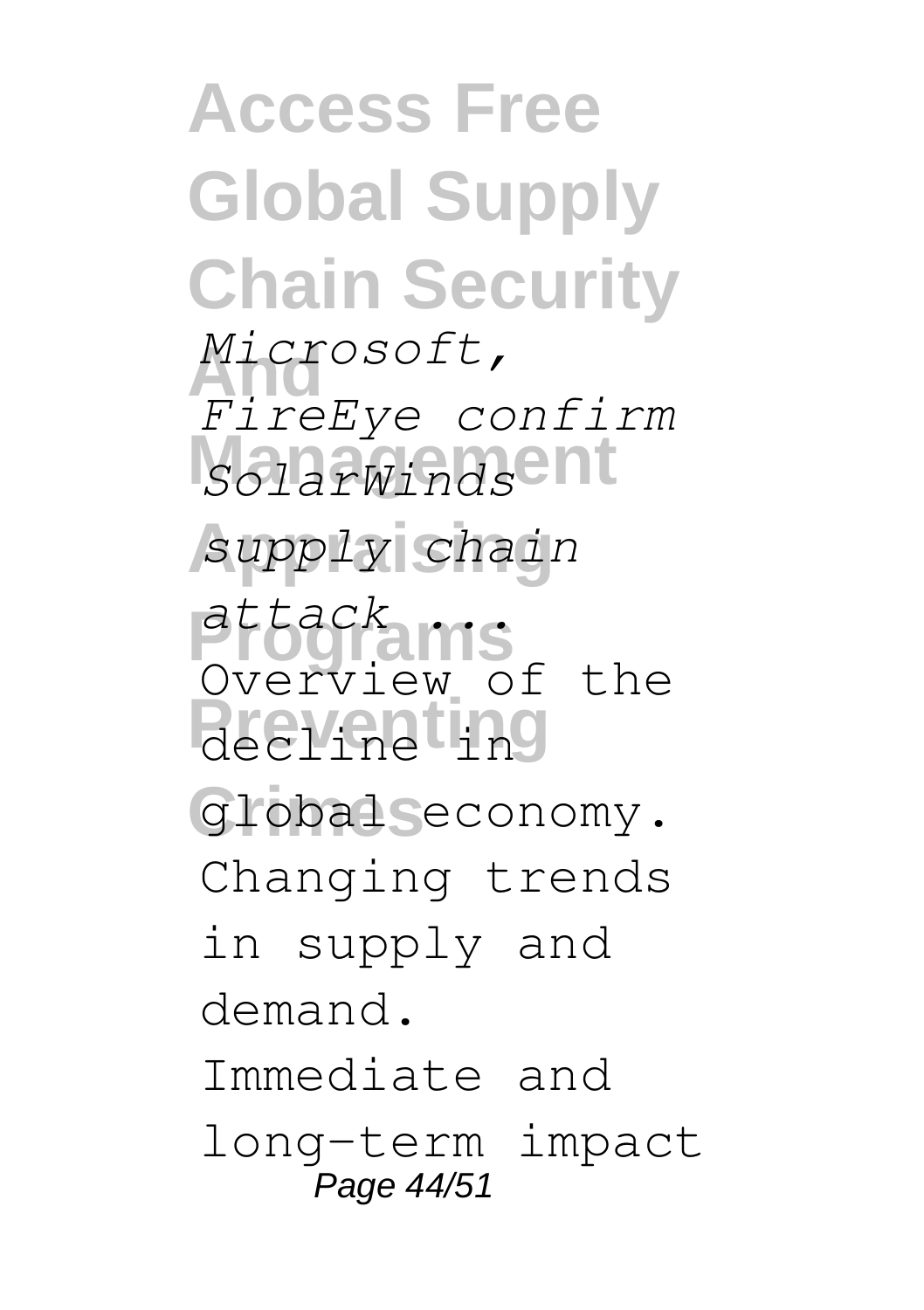**Access Free Global Supply Covid-19Irity And** crisis on expansion. Other salient aspects **Programs** included in the **Preventity** market report: The business Software-Defined product gamut of Software-Defined Security market comprises Application and Page 45/51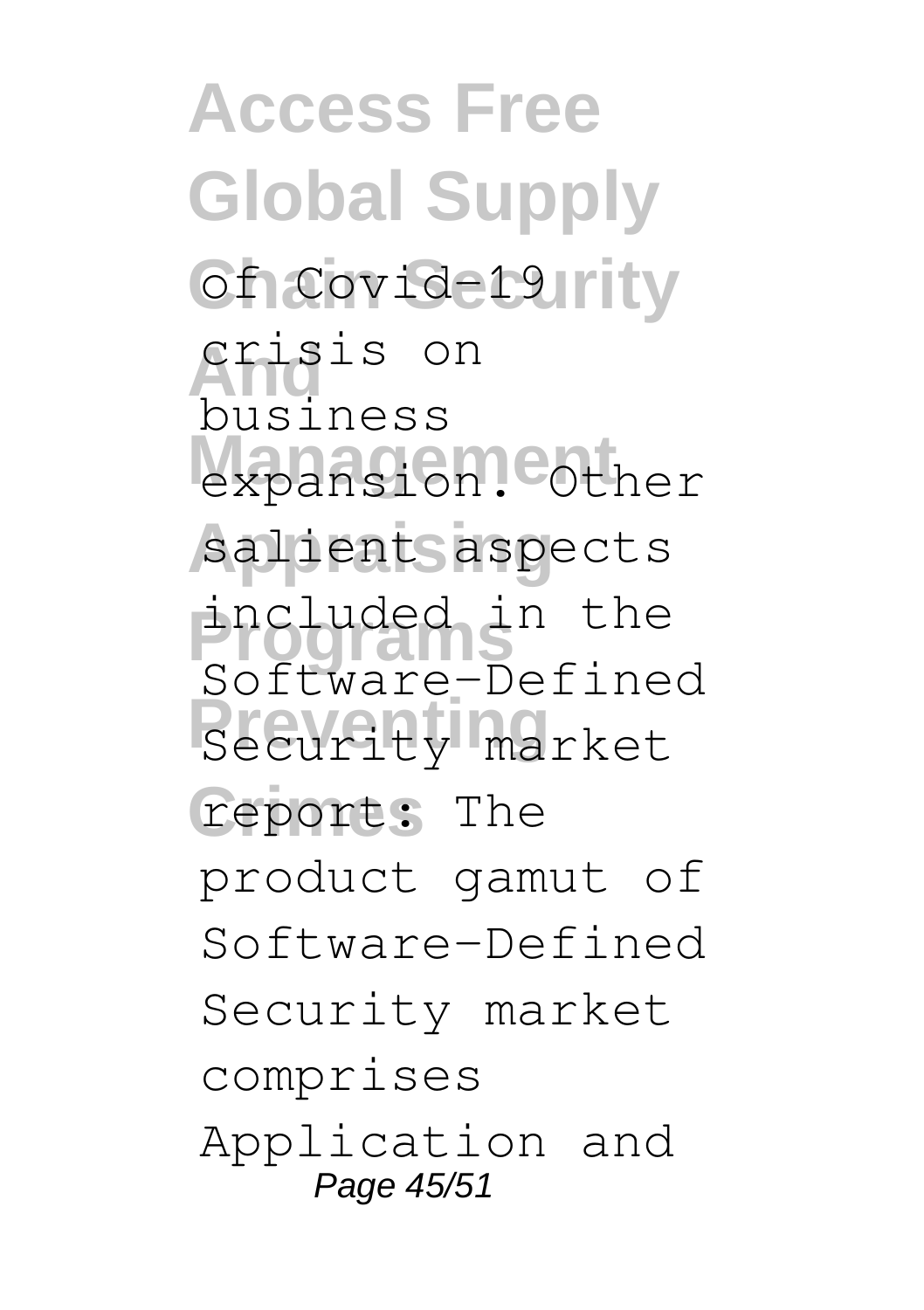**Access Free Global Supply** Mobile Device y **And** Security

Global Software-**Appraising** *Defined Security* **Programs** *Market Research* **Preventing** Summarizes the **Crimes** growth of global *Report ...* supply chain fragility and insecurity. Describes the growing global Page 46/51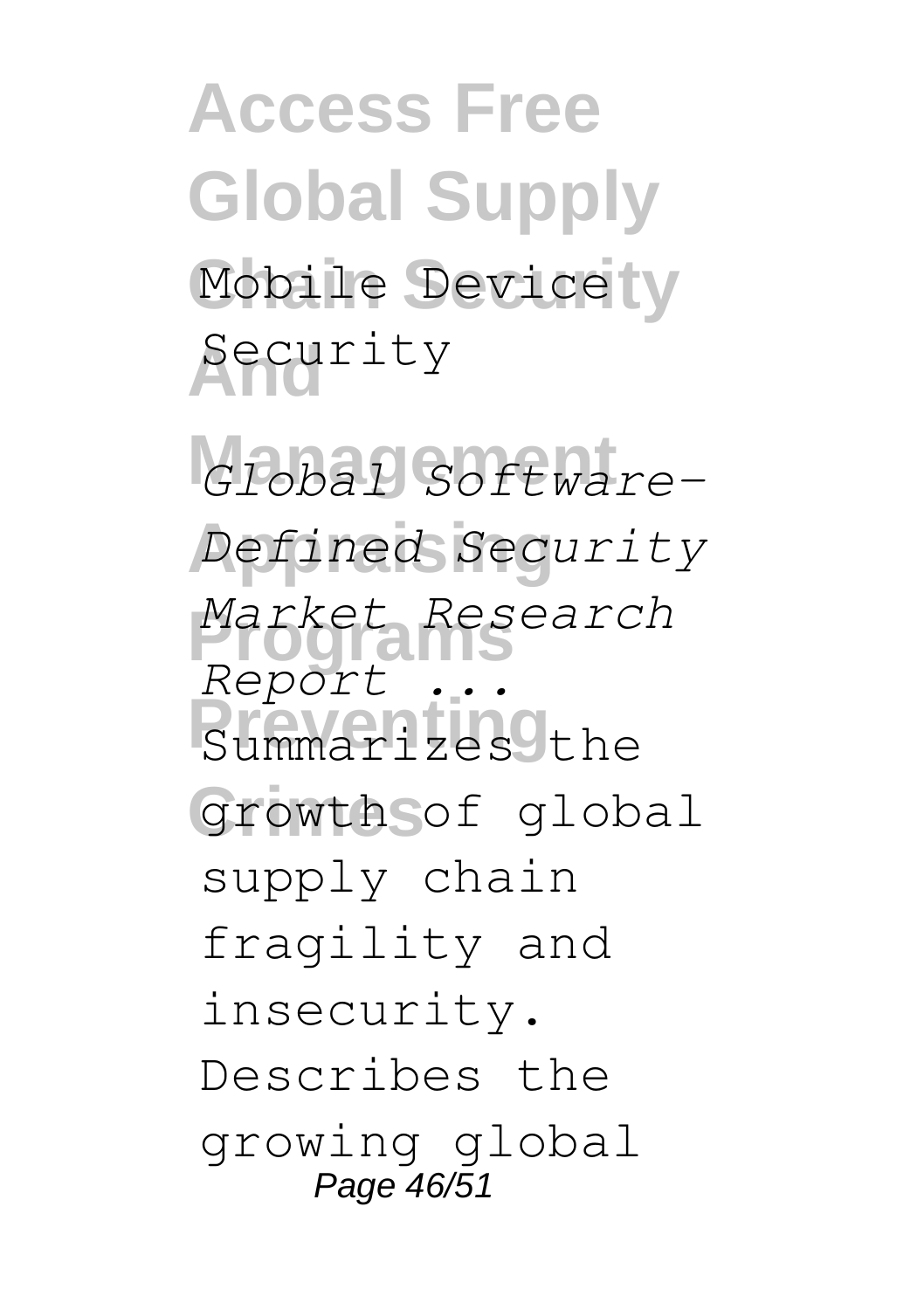**Access Free Global Supply** divisions cintoy **And** trusted and **Management** technospheres **Appraising** and national **Programs** security **Preventing** Argues for a strong<sub>SU.S.</sub> untrusted implications. leadership role in developing strategies to expedite the move toward Page 47/51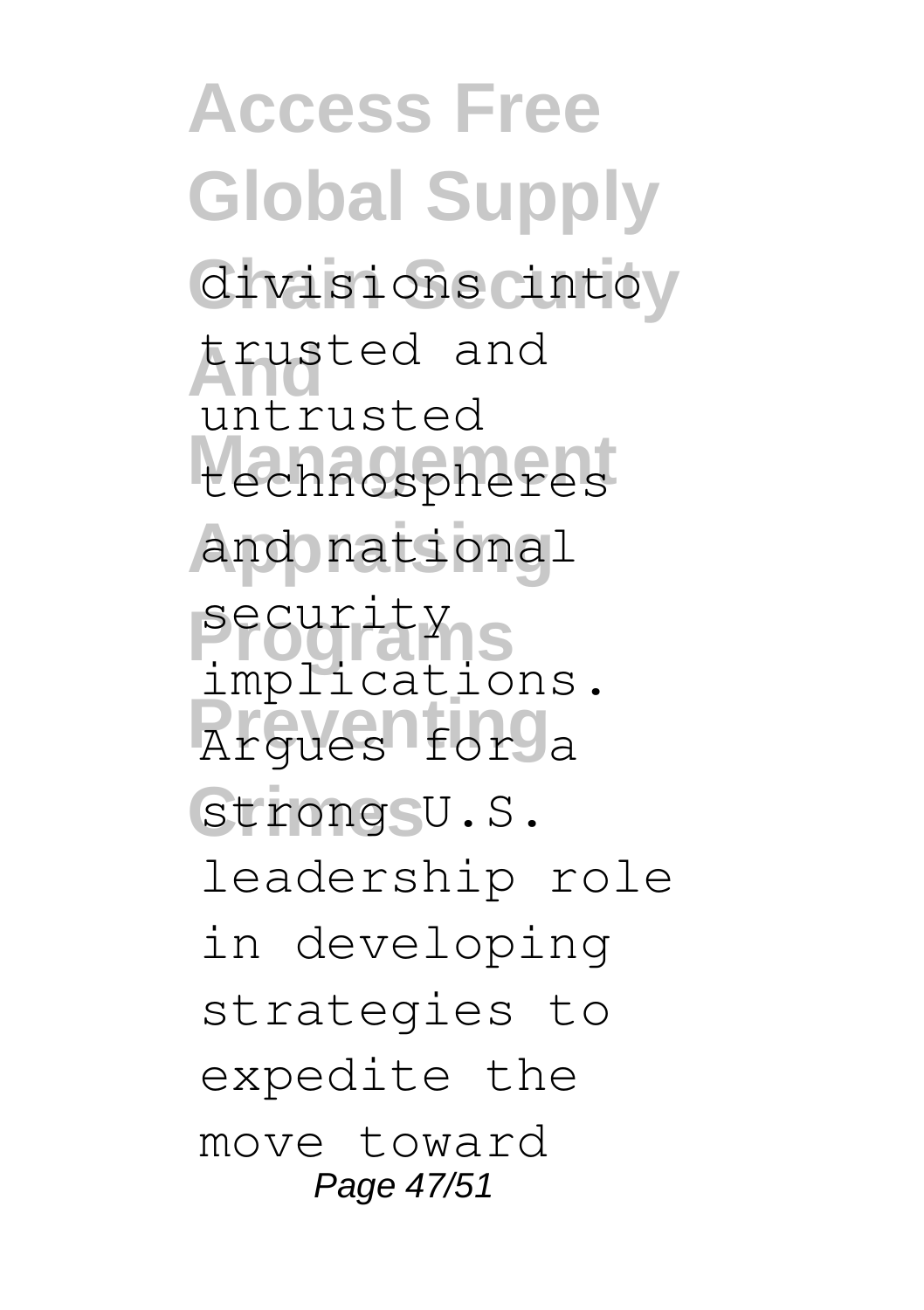**Access Free Global Supply** trusted supplyy **And** chain **Management Appraising** *National* **Programs** *Security* **Preventing** *Publishes New* **Crimes** *NSI Decision ...* ecosystems. *Institute* Managing cyber supply chain risks require ensuring the integrity, Page 48/51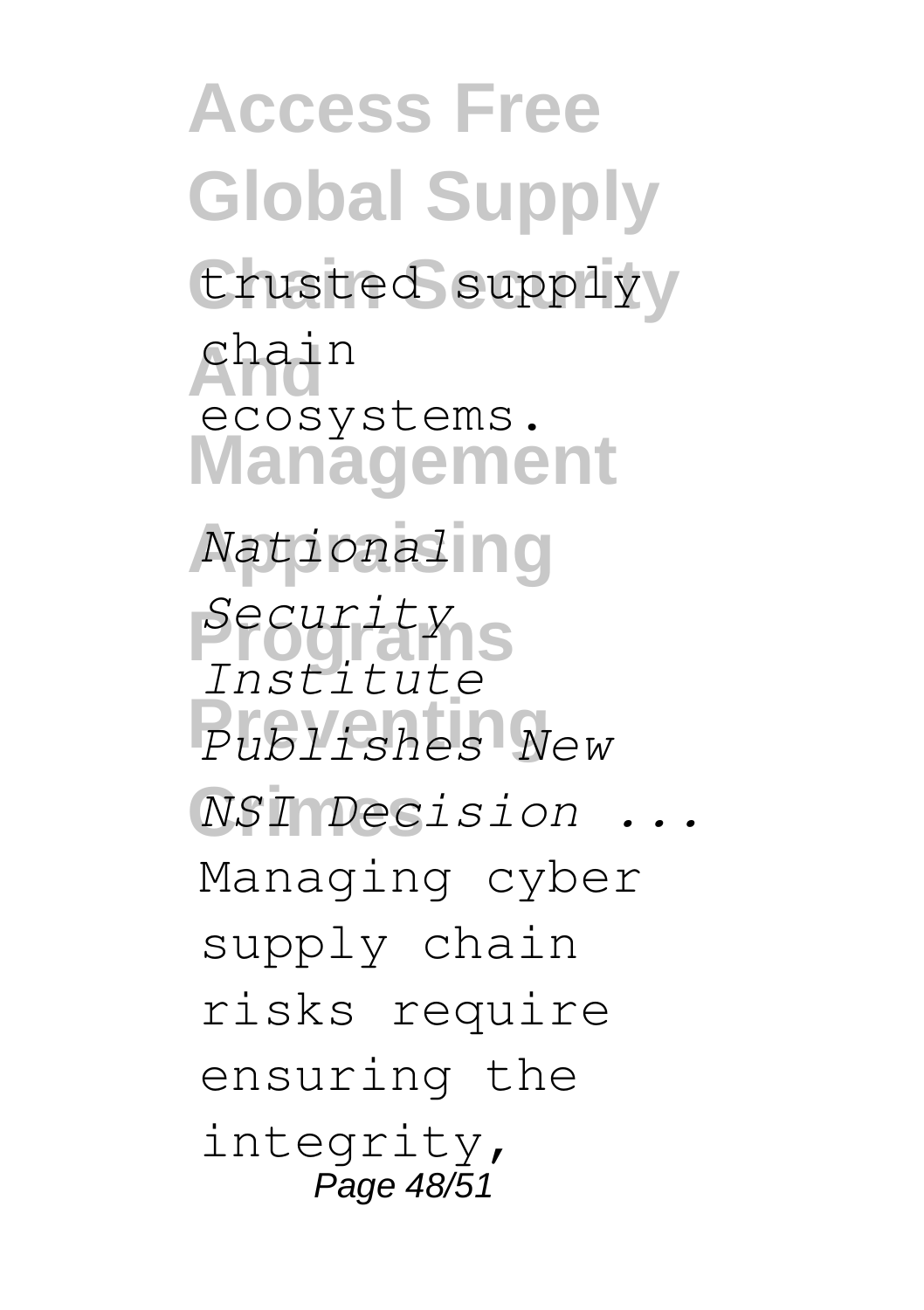**Access Free Global Supply** Security<sub>2</sub> Curity **And** quality and the supply chain **Appraising** and its products and services. **Preventing** chain risks may **Crimes** include resilience of Cyber supply insertion of counterfeits, unauthorized production, tampering, Page 49/51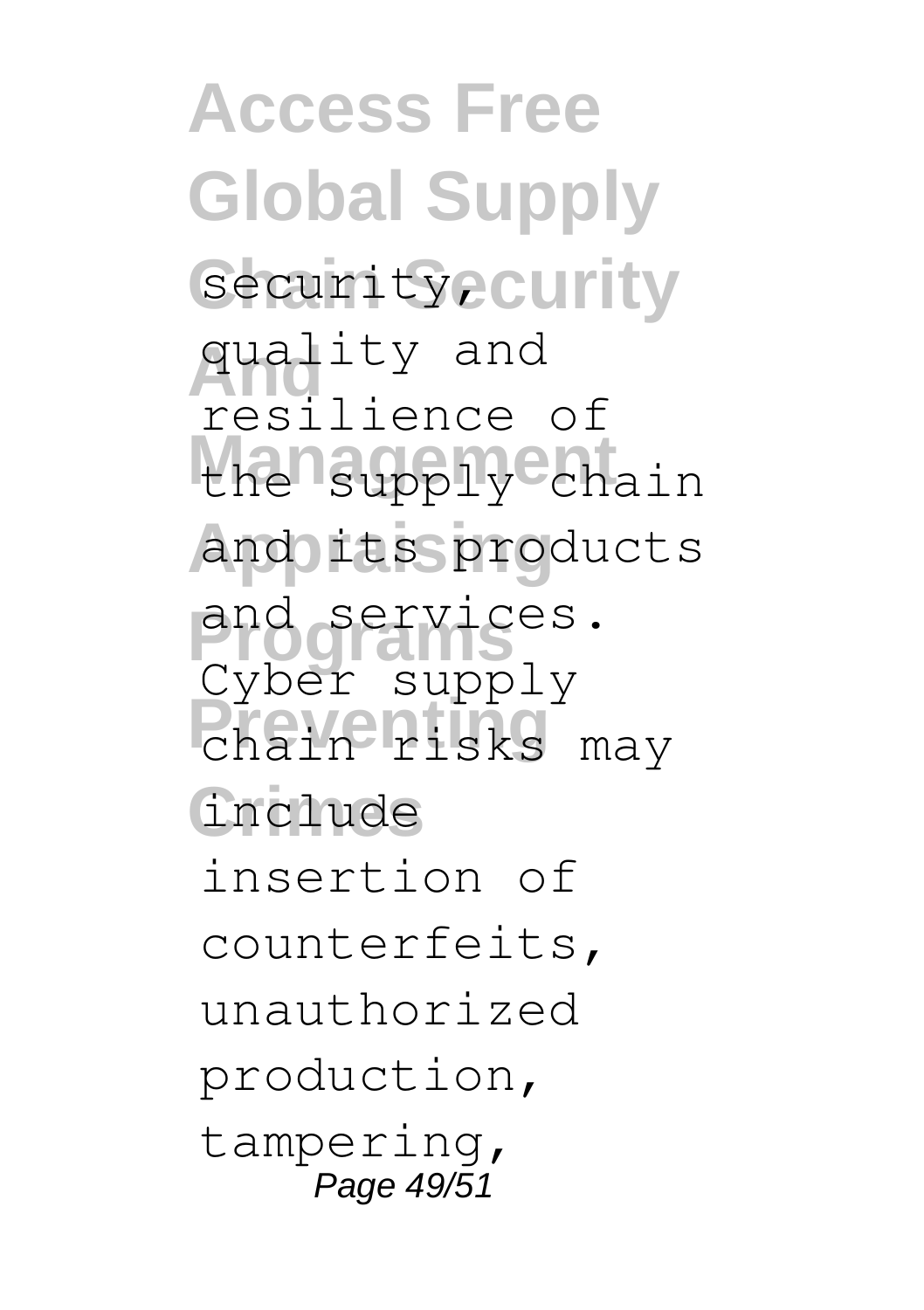**Access Free Global Supply** theft, *Snsertion* **And** of malicious hardware, ast **Appraising** well as poor manufacturing<br>and development **Practices** in the **Crimes** cyber supply software and manufacturing chain.